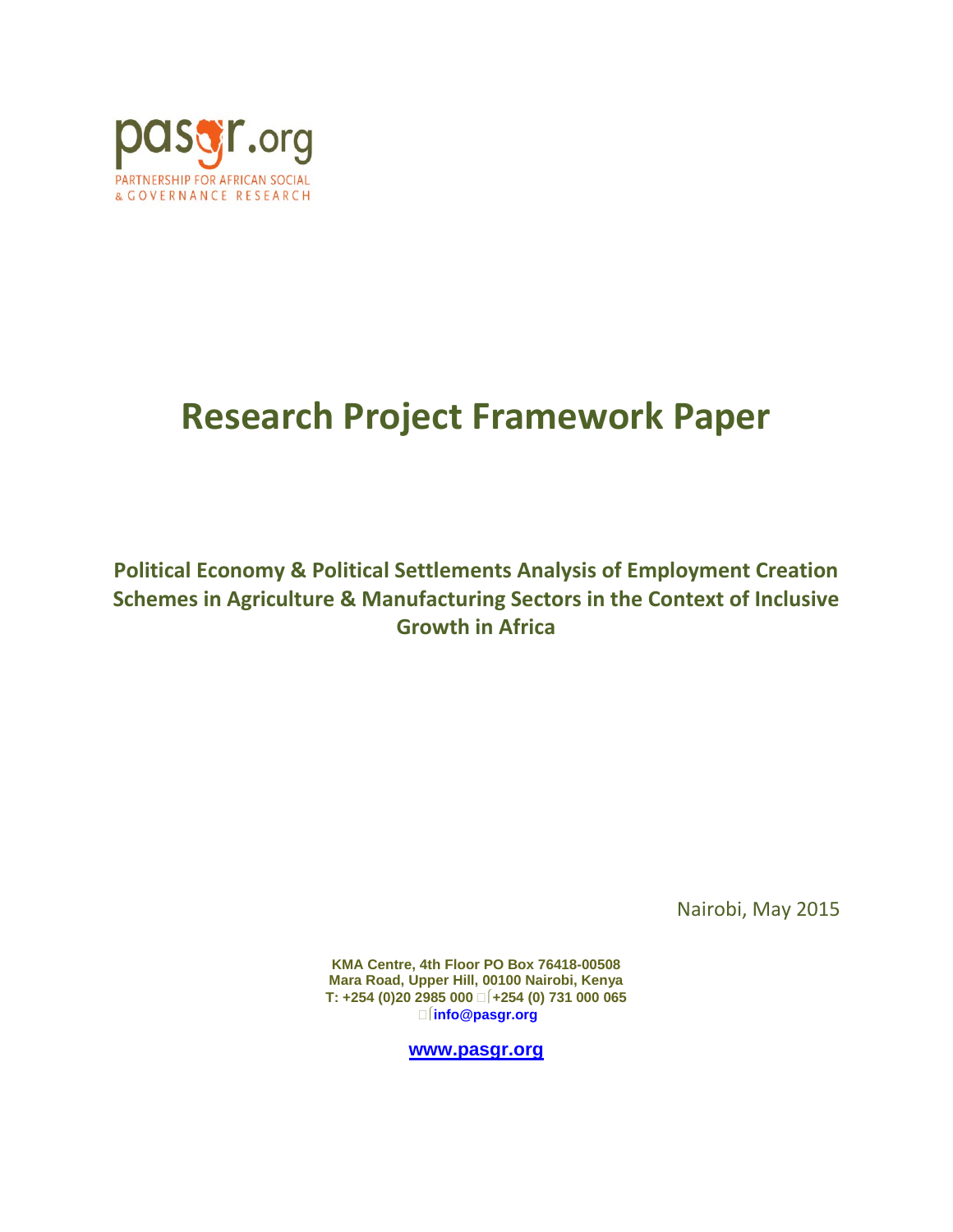## **Table of Contents**

| 1. |       |                                                                                                                             |  |  |
|----|-------|-----------------------------------------------------------------------------------------------------------------------------|--|--|
| 2. |       |                                                                                                                             |  |  |
|    |       |                                                                                                                             |  |  |
|    | 2.2   |                                                                                                                             |  |  |
|    |       |                                                                                                                             |  |  |
|    | 2.2.3 |                                                                                                                             |  |  |
| 3. |       | PROJECT OBJECTIVES, RESEARCH QUESTIONS AND EXPECTED OUTCOMES17                                                              |  |  |
|    | 3.1   |                                                                                                                             |  |  |
|    | 3.2   |                                                                                                                             |  |  |
|    | 3.3   |                                                                                                                             |  |  |
| 4. |       |                                                                                                                             |  |  |
|    | 4.1   | Study Analytical Framework: Political Economy and Settlements  19                                                           |  |  |
|    | 4.2   |                                                                                                                             |  |  |
|    | 4.3   |                                                                                                                             |  |  |
|    | 4.4   | Selection of Study Countries and Profile of Targeted Researchers 21                                                         |  |  |
|    | 4.5   |                                                                                                                             |  |  |
|    | 4.6   |                                                                                                                             |  |  |
| 5. |       | CONTRIBUTION OF THE STUDY TO NEW KNOWLEDGE ON INCLUSIVE GROWTH,<br>EMPLOYMENT POLICY UPTAKE AND BROADER GOVERNANCE RESEARCH |  |  |
|    |       |                                                                                                                             |  |  |
| 6. |       |                                                                                                                             |  |  |
|    | 6.1   |                                                                                                                             |  |  |
|    | 6.2   |                                                                                                                             |  |  |
|    | 6.3   |                                                                                                                             |  |  |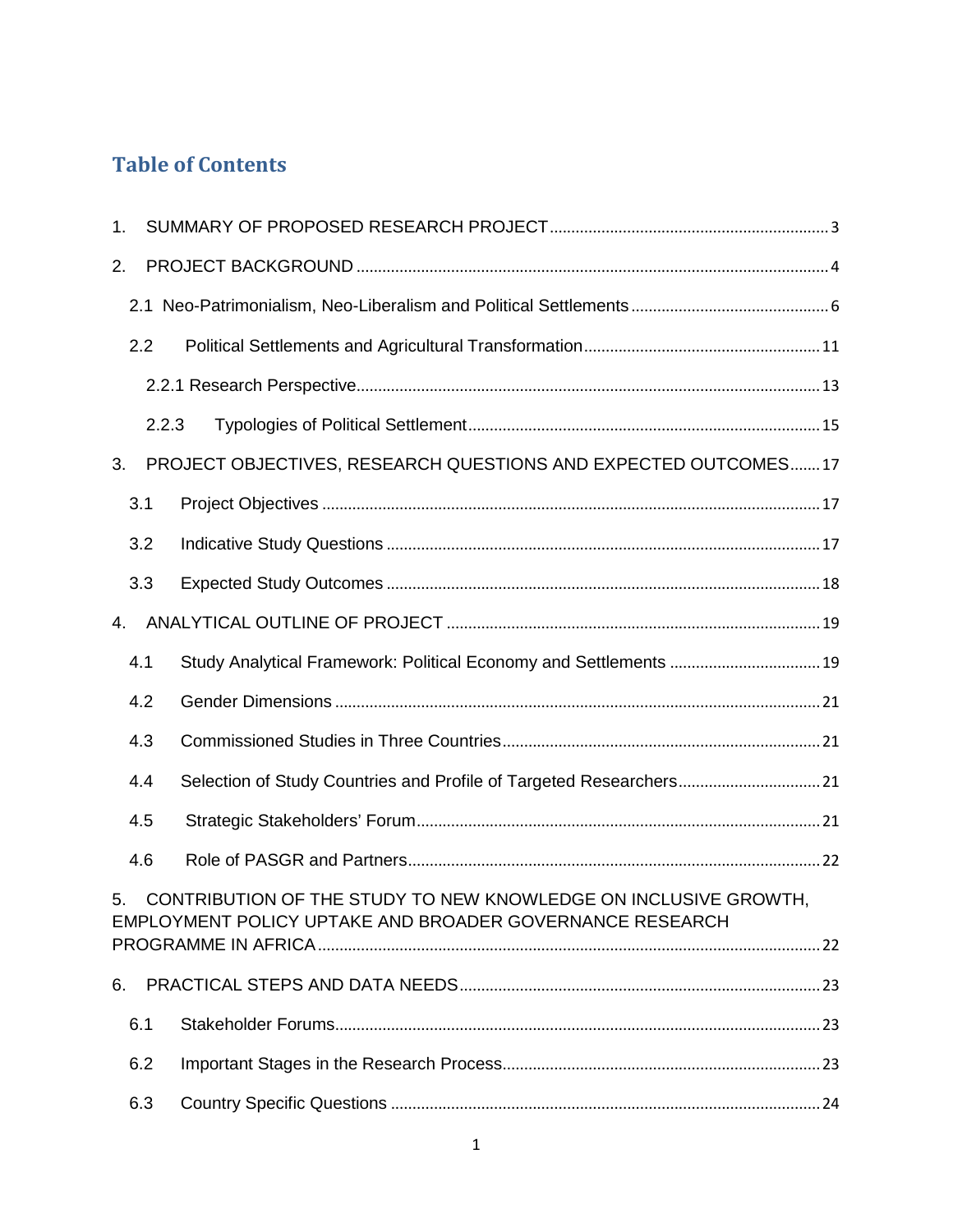| 6.3.1 |                                                                                    |  |  |  |  |
|-------|------------------------------------------------------------------------------------|--|--|--|--|
| 6.3.2 |                                                                                    |  |  |  |  |
| 6.3.3 | The Case Studies: Job Creation Programmes in Agriculture and Agro-processing<br>26 |  |  |  |  |
| 6.3.4 |                                                                                    |  |  |  |  |
|       |                                                                                    |  |  |  |  |
|       |                                                                                    |  |  |  |  |
|       |                                                                                    |  |  |  |  |
|       |                                                                                    |  |  |  |  |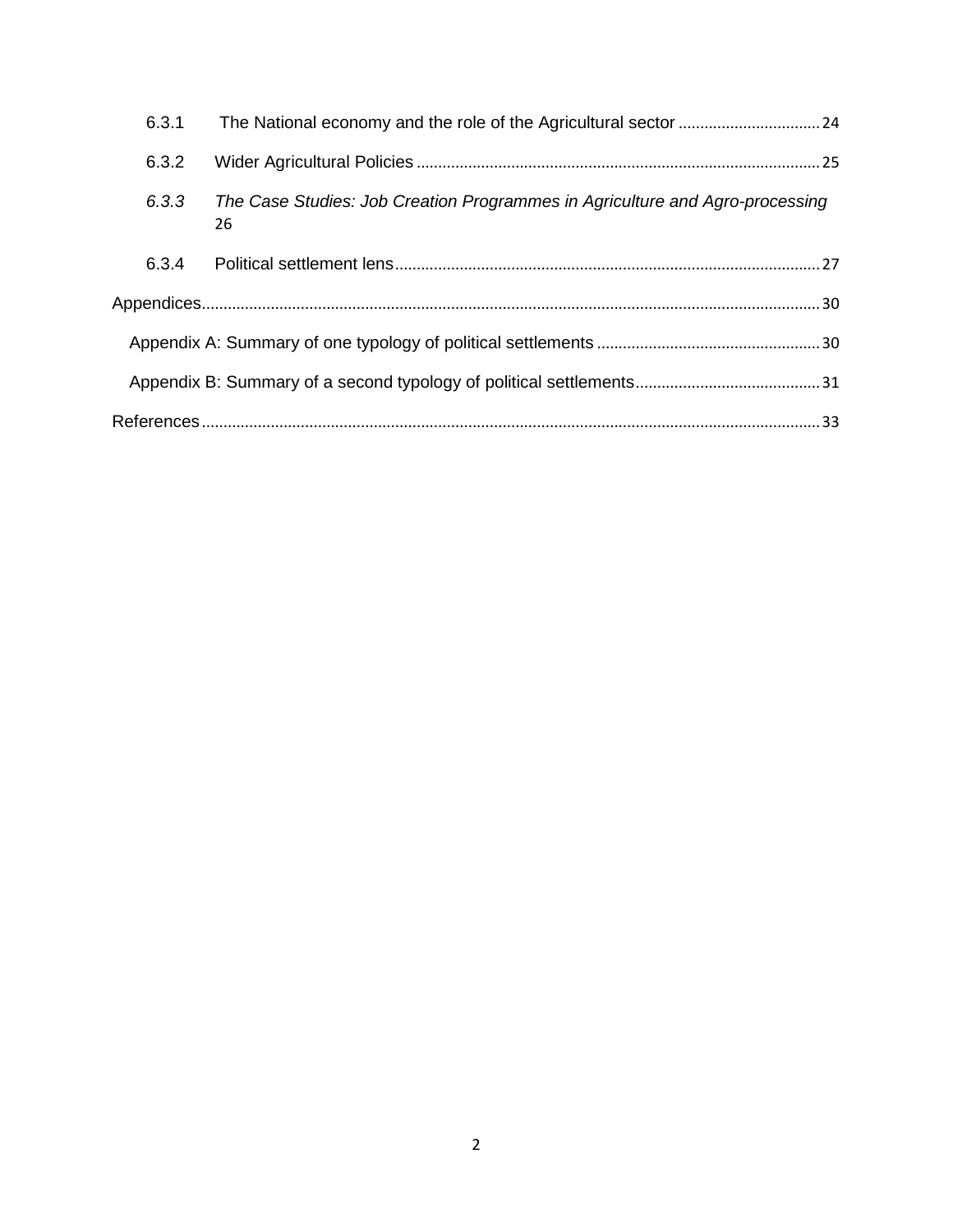## <span id="page-3-0"></span>**1. SUMMARY OF PROPOSED RESEARCH PROJECT**

Partnership for African Social and Governance Research (PASGR), in partnership with th*e*  International Development Research Centre (IDRC) is launching three-country case studies on wage employment creation schemes in *agriculture* and agro- *manufacturing* sectors in the context of inclusive growth in Africa. The study proposes to use 'political economy' and 'political settlements' as the governance analytical lens. Agriculture and agro-processing industries have been selected for a number of reasons:

- a. Both possess great potential and elasticity to generate wage employment and alleviate poverty in Africa, but have failed (Dercon & Gollin, 2014; Fan et. al, 2009);
- b. Possess backward and forward linkages with other sectors of the economy unlike the service sector that is mainly based on consumption and non-tradable goods (Eboh, 2011);
- c. Both are main source of structural transformation and economic growth as shown by examples in South East Asia (Van Donge, et. al, 2012; Henley, 2013; Tania Li, 2011);
- d. Substantially influenced in Africa by politics, hence amenable to types of political settlements in the country (Poulton, 2012; Poulton & Kanyinga, 2013; Chisinga, 2012; Berhanu, 2012; Rosario, 2010; Action Aid, 2009).

Using stakeholders' forum as an entry point, researchers from Ethiopia, Nigeria and Kenya will examine the why and how of the constraints to wage employment in innovative agriculture and agro-processing manufacturing schemes, and what can be done in the context of different types of African political settlements. The study has the potential to make the following contributions:

- i). Provides new and usable knowledge on how political settlements approach can (and in fact is being used to) promote win-win (inclusive) growth. Policy actors<sup>[1](#page-3-1)</sup> and development practitioners who wish to support inclusive growth in Africa will find the study very useful.
- ii). Leads to high quality policy relevant publications in academic and policy related outlets.
- iii) Provides important discussion materials for PASGR proposed donor round table meeting to explore further governance research projects in Africa.

<span id="page-3-1"></span> $1$  The term 'policy actors' is used instead of 'policy makers' to connote broader stakeholders in the employment arena. The actors include local & national politicians, small and large scale commercial farmers, industrialists, civil society organizations, donor agencies and researchers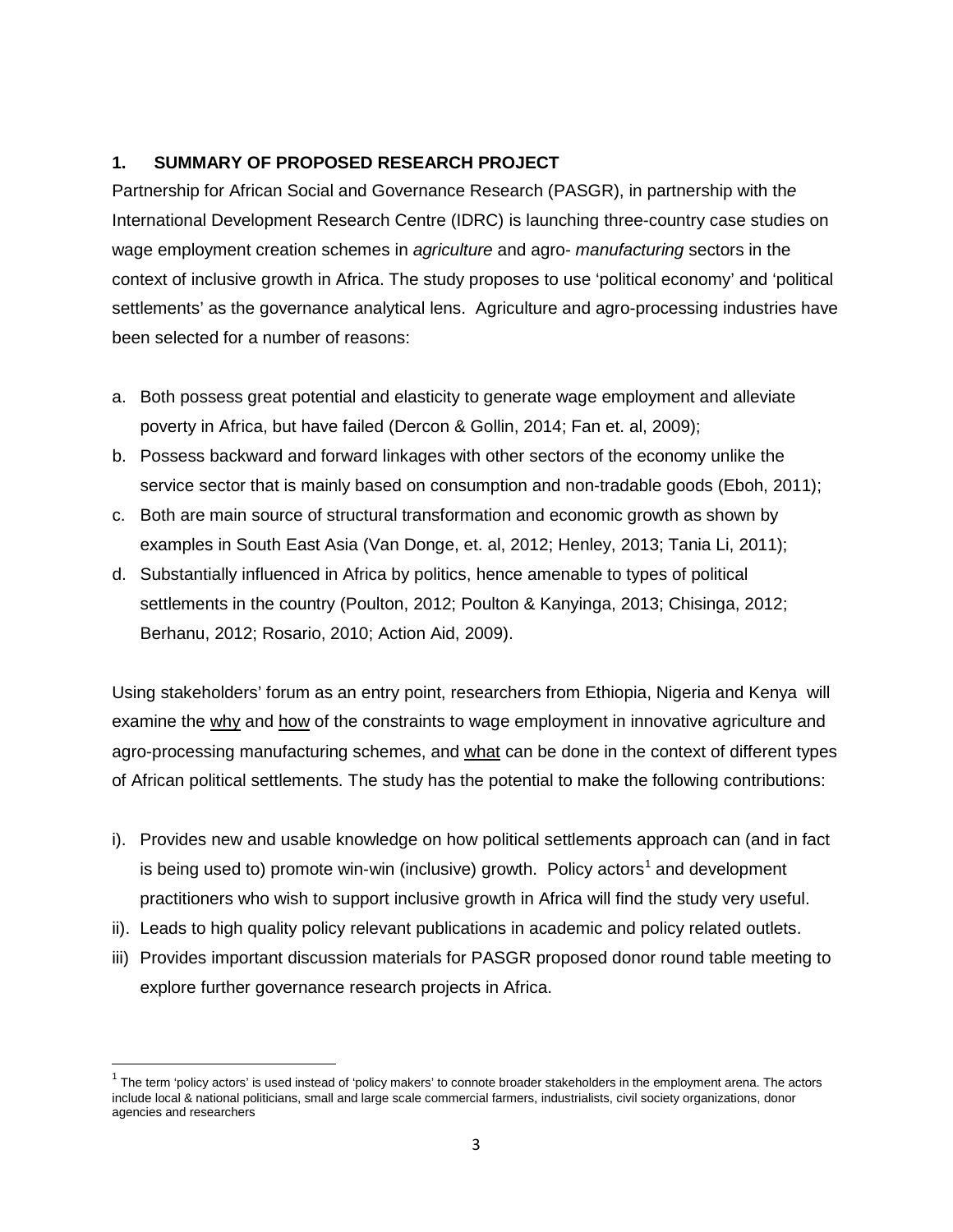#### <span id="page-4-0"></span>**2. PROJECT BACKGROUND**

In Africa, most of the past two decades have witnessed remarkably high rates of economic growth. For example, between 2004 and 2012, African economies grew by an estimated annual rate of about 6% (African Economic Outlook 2014). Yet, the labour force employed in wagepaying jobs only increased by 0.4% per year (McKinsey Global Institute, 2012:21) thus excluding millions of available men and women from gainful employment. This pattern of jobless growth shuts the door to much needed opportunities for the bulk of the population. Growth is inclusive if it provides high levels of employment and rising wages to the citizens, and further enables them to have a say on the orientation of the growth process (IPC-IG, 2013; Ranieri & Ramos, 2013; Khan, 2012). Without the inclusion of critical segments of the population, the political and social conditions necessary for the consolidation of growth is missing and the growth process itself is shallow and imperilled.

Driving home the precarious nature of the recent growth spurt in Africa, Booth (2015) notes that despite the economic up-turn, improvements in smallholder agricultural productivity are patchy or non-existent while mining, construction and the service sectors are booming in response to international demand and the needs of new aspirant middle classes. The recent growth also ignores the acquisition of technological capabilities and the up-scaling of manufacturing or agroprocessing enterprises. In general, he notes that consistent 'state policies in support of either agricultural transformation or technology-based industries are notable by their absence'. Despite the growth spurt, the basic structures of African economies inherited from colonialism remain untransformed.

Within the resulting milieu of jobless growth, women in particular have been severely affected, relegating the majority of them to precarious and vulnerable employment in an informal sector weighed down by large numbers of ill-resourced entrants. The African Development Bank (AfDB) observes that nine in ten workers in African rural and urban areas have informal jobs and most employees are women and youth. The proliferation of the informal economy in Africa is attributed to the opportunities it offers to the poorest and most vulnerable segments of the population, such as women and youth (AfDB 2013). Though sections of the informal economy offer some prospects for accumulation, most participants in it are barely scrapping by. Therefore, large sections of the informal economy offer possibilities, not so much for the inclusion of these women, youth, and the poor, but for their 'adverse incorporation'.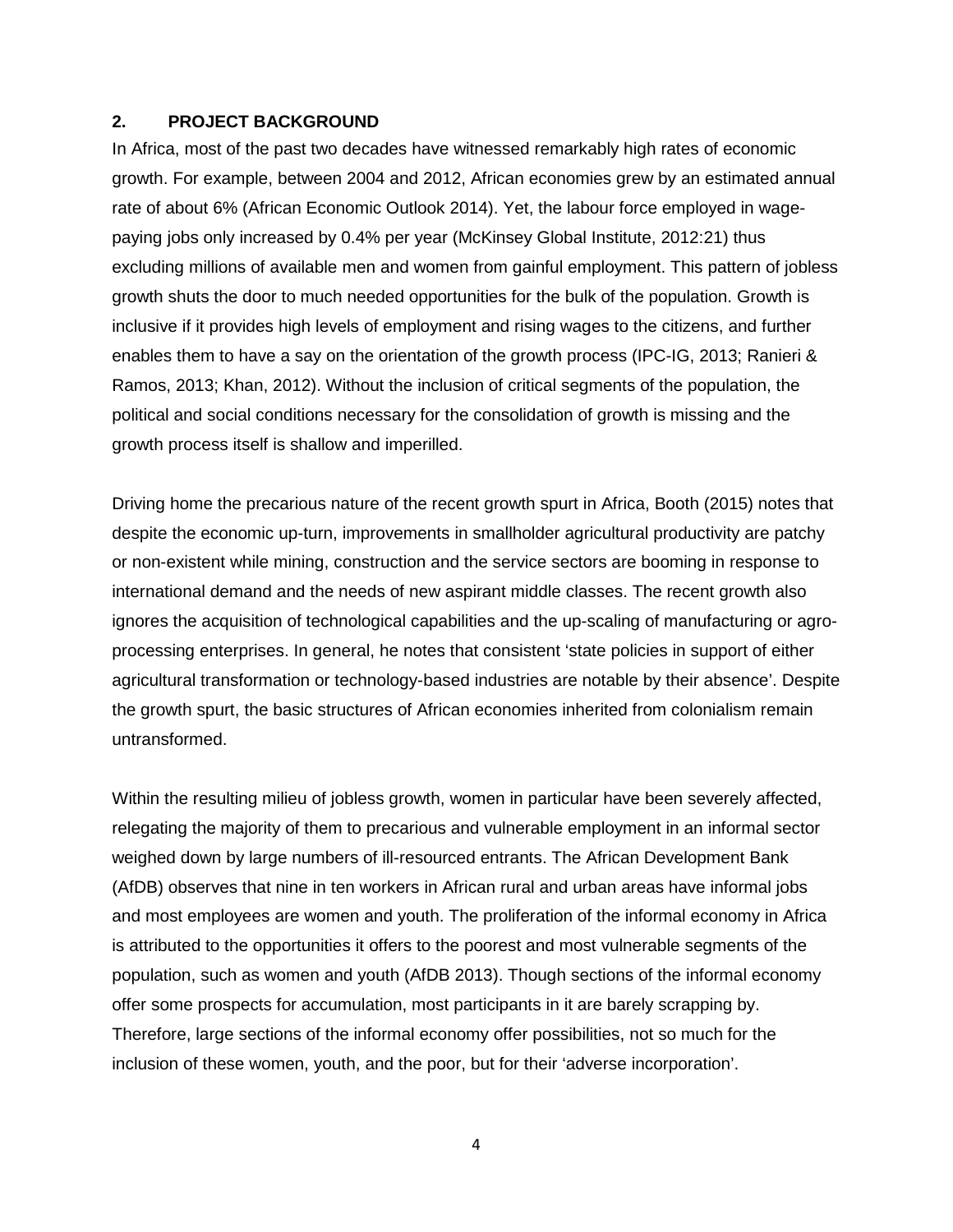In the past, economic stagnation had been attributed as the main challenge to employment creation, income growth and equity. But with consistent high growth rates over a period of two decades, understanding the constraints of wage employment<sup>[2](#page-5-0)</sup> creation in Africa is bevond simple economic analysis and explanations. In fact the African Development Bank report of 2012 shows that the region's fastest growing economies—which include Ethiopia, Rwanda, Tanzania and Uganda—have the lowest employment intensity of growth (AfDB, 2012; African Growth Initiative, 2013). Understandably, the African Union (AU) has raised concerns about the political and social consequences of increasing unemployment, inequality, poverty and social exclusion (AU, 2011). The need for inclusive growth has become a major issue across African countries. *How inclusion is understood in the African context and how it can be achieved are major objectives of this research project*.

Experiences from South East Asia show that promotion of inclusive growth requires sustained development of productive employment sectors, which also requires the involvement, not withdrawal, of the state in terms of growth-enhancing policies and investments on a scale that private entrepreneurs often cannot provide (van Donge, et. al, 2012; Henley, 2013; Whitfield & Therkildsen 2011). Policies that support productive employment creation include the promotion of innovation, market demand, and political support. But these policies can also induce rent seeking behavior when economic organizations take advantage of ineffective state institutions to subvert their actual implementation. This was what happened during the drive to industrialization in the immediate post-independence period in much of Africa. It is noteworthy, that since the 1980s, much of economic policy in Africa has been targeted precisely against such rent-seeking opportunities. On the whole, in the African context, making sense of sociopolitical developments and developing policies to promote economic growth have been done through the lens of two dominant paradigms: neo-patrimonialism and neo-liberalism. However, these paradigms are now coming under sustained scholarly criticism. As a consequence of the identified flaws in the paradigms, some scholars are now proposing an alternative path, based on the political settlements paradigm. It is argued that this approach provides the possibility of overcoming the blind-spots and value-laden assumptions of the two previous paradigms. By drawing attention to the real institutional, economic, and political struggles which have shaped contemporary African states, the political settlement paradigm promises not only to provide a more nuanced explanation for the socio-economic trajectories of African states, but also provide

 $\overline{\phantom{a}}$ 

<span id="page-5-0"></span> $^2$  Wage employment includes any salaried or paid job under contract to another person, organisation or enterprise in both the formal and informal economy.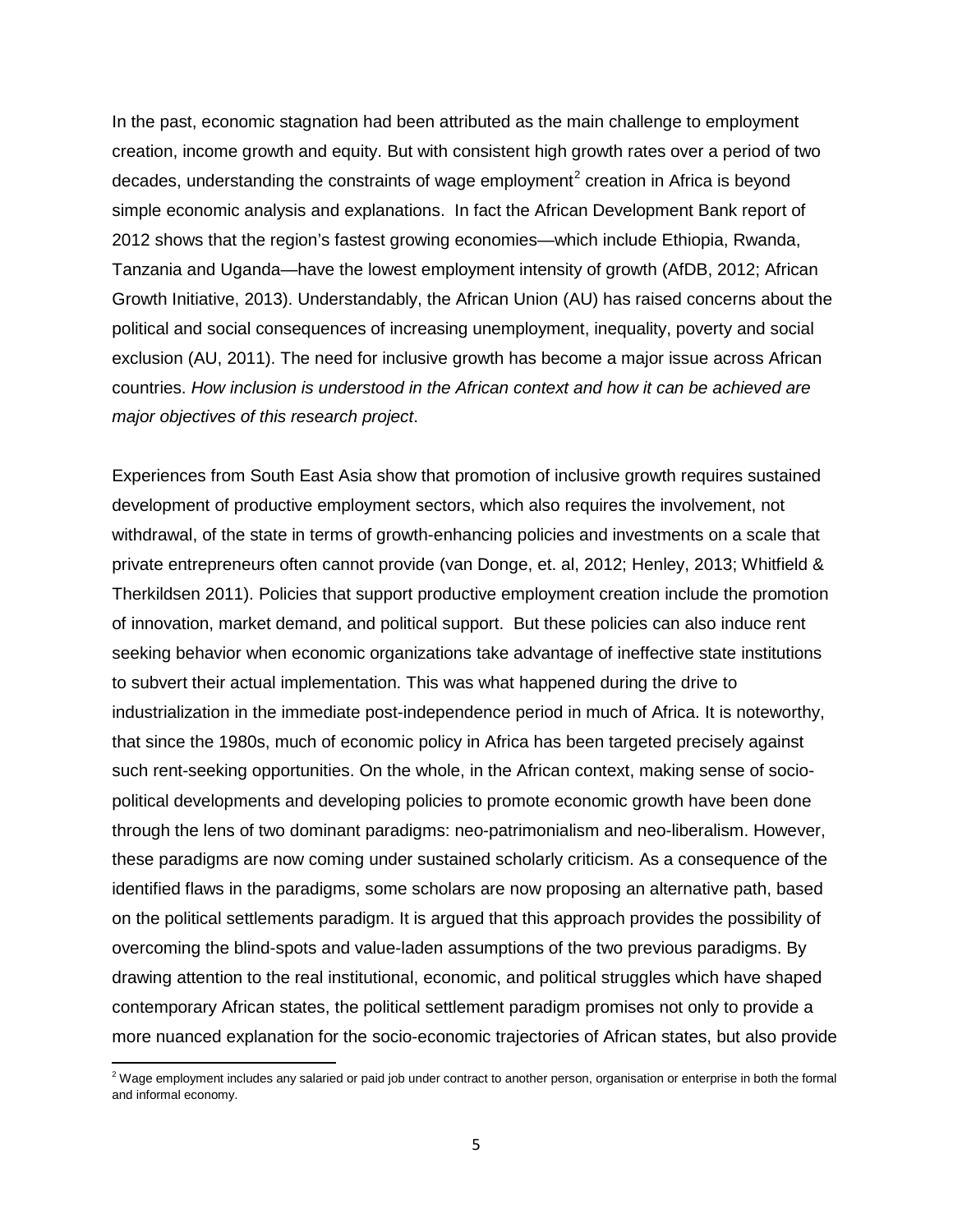the policy insights necessary for overcoming non-inclusive growth and untransformed economies. *Investigating whether the political settlements approach can deliver on these important promises is another important objective of this research*.

#### <span id="page-6-0"></span>*2.1 Neo-Patrimonialism, Neo-Liberalism and Political Settlements*

Neo-patrimonial approaches have dominated political economy research on Africa in recent decades (Mkandawire 2013). As Gray & Whitfield (2014, 2) note, with the onset of economic decline in the 1980s, most analysts abandoned the study of concrete processes of capitalist development and economic transformation on the continent. Instead, attention shifted to the explanations for poor economic performance. Neo-patrimonialism and neo-liberalism sought to provide explanations for the economic decline. In so doing, both created the basis for policy prescriptions – or advanced explicit policy platforms - that have been largely rejected by the political settlements approach. Neo-patrimonialism argues that in Africa the formal structures of the modern state are only a shell for the exercise of power by individuals using hidden transcripts based on informal and culturally determined repertoire. In this hybrid form of rule, informal patron-client political ties determine the management of power, rather than the formal and impersonal Weberian principles on which the modern state is supposedly built. The blurring of the dividing line between the public and the private creates the room for the gross abuse of state resources by rulers who nevertheless maintain their power through buying support from their clients. The rule of law and the rational bureaucratic principles of the modern state suffer as a consequence. The resulting politicization of the allocation of scarce economic resources, and in some cases, the idiosyncratic behavior of individual leaders are all seen as explanations for the economic decline suffered by many post-independence African states.

On its part, neo-liberalism based its arguments on public choice/rational choice theory to explain African economic decline in terms of weak institutions and the rent-seeking behavior of African leaders. As Mkandawire (2013, 9) notes, within both the neopatrimonial and the neo-liberal paradigms 'the answers posited invariably point towards some form of malevolent state simply acting on behalf of, or at the behest of, ruling interests.' Though both paradigms are coming from somewhat different premises, they both converge on the need for open markets and better governance in African countries. Both assume that business-state relations in Africa are always collusive and about rent-seeking, and that rent-seeking is always unproductive. The paradigms assume that the freeing of markets from political influence and the rise of formal authority through rational-legal state institutions are pre-requisites for successful economic performance.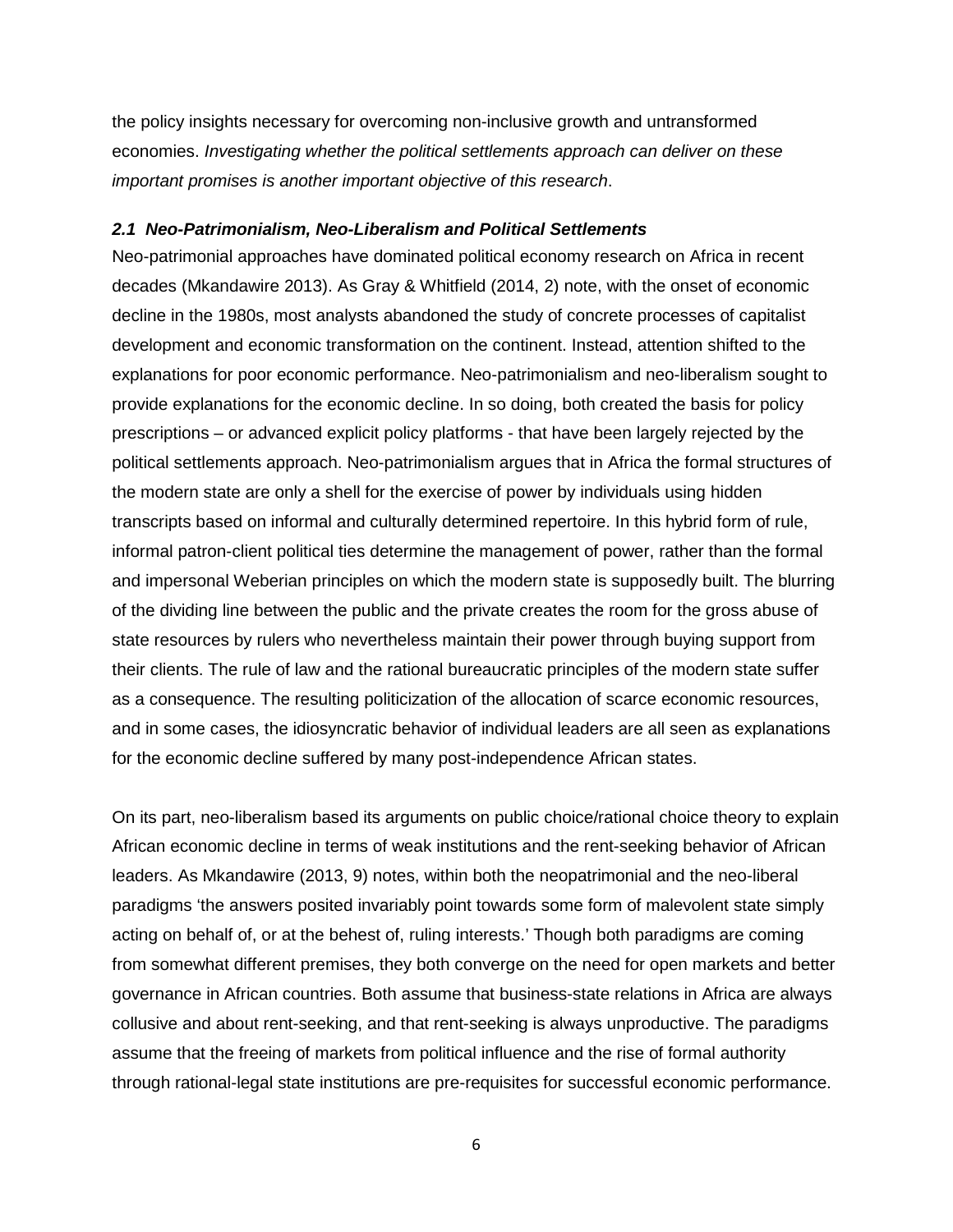Through Structural Adjustment Policies (SAPs), neo-liberalism sought to roll back the African state, privatize the economy and 'get the price right'. These were all assumed to lead to more rational and equitable use of resources. Much of the so-called Post-Washington Consensus and the PRSPs that followed the SAPs have not deviated substantially from this neo-liberal template.

It is not so much that the observations on the dysfunctions of the post-colonial African state were wrong, but that they were traced to the wrong sources – the malign choices of gluttonous African 'big men'. Within these paradigms, governance is frequently reduced to the cynical exchange of material benefits for political support; the symbolic legitimation of authority implicit in Weber's concept of patrimonialism and any capacity for the ruled to exert some control over their rulers are lost (Pitcher *et al*, 2009). Secondly, the assumption that privatization and political liberalization would necessarily 'free' the economy and politics ignored the deep historical and structural roots of the problem and the continuing capacity of African elites to protect their interests even under these new market-friendly conditions. Finally, by assuming that free markets and an unobtrusive state would automatically lead to the development of economic comparative advantage linking African economies into the global market, the paradigms bypassed the real question of the domestic capitalist transformation of Africa states and its historical obstacles. Under neo-liberal influence, African economies virtually returned to their colonial template of exporting limited raw materials in exchange for manufactured goods from outside. The growth in African economies in recent years were not the result of the neo-liberal experimentation of the past two decades, but largely the result of increased demand for raw materials from China and India, the demands of a rising but still limited African middle class and opportunities created by new technologies in ICT.

As Gray & Whitfield (2014, 2) noted, the rise of the rational-legal state authority advocated by the two paradigms 'is the result of capitalist development rather than its pre-requisite'. They suggest that historically, 'good governance' institutions come after the development of capitalism rather than preceding it. Gray & Khan (nd) add that the evidence that these good governance characteristics are a precondition for development is weak. In the East Asian tiger economies, governance structures did not correspond to the requirements of the good governance model with levels of corruption which were often very high during the early period of rapid economic growth. At the same time, the rule of law was far from satisfactory, and accountability was often far removed from the democratic ideal. 'Yet states in these successful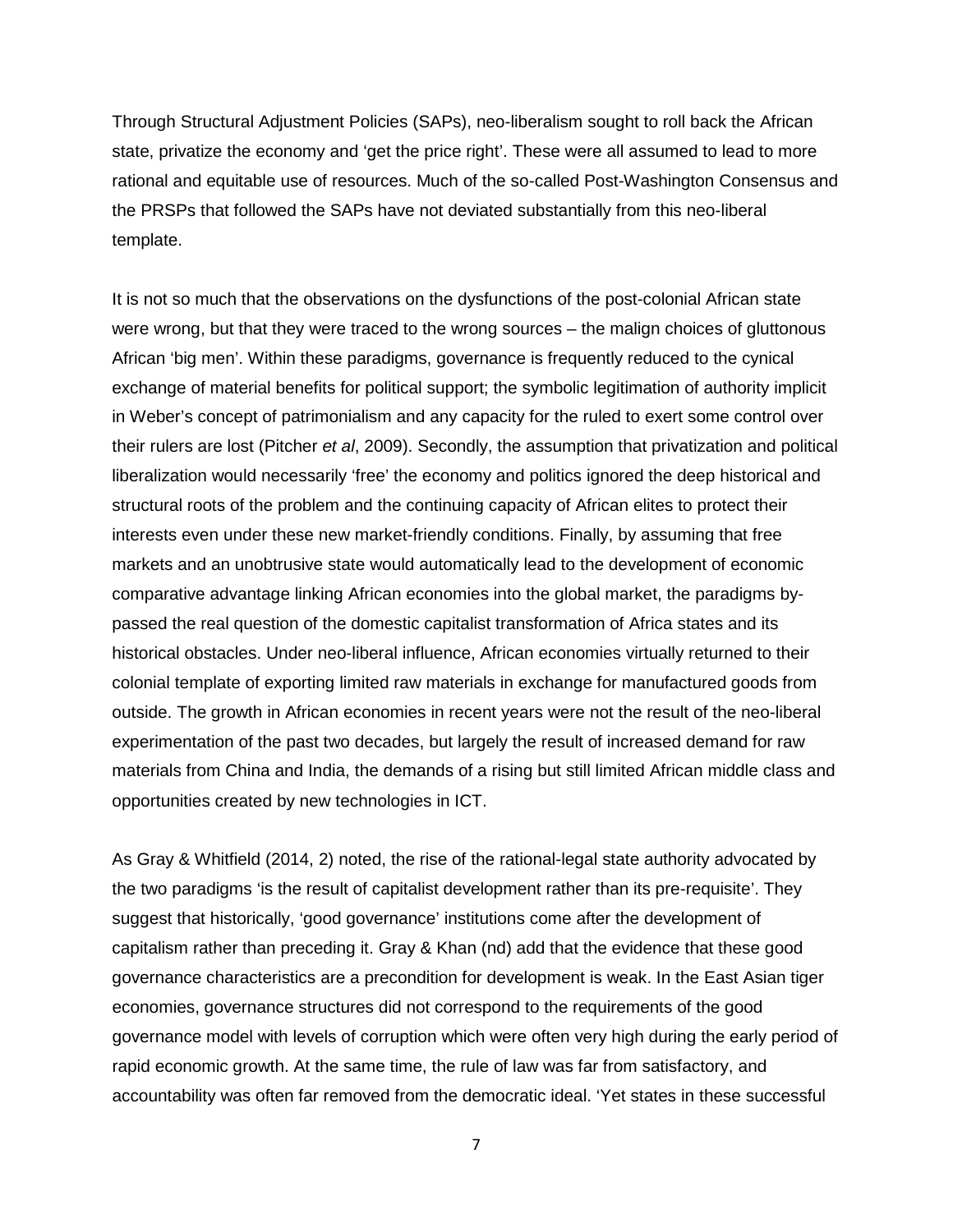economies had other critical governance capacities that allowed them to sustain high levels of investment, and to absorb and learn the use of advanced technologies rapidly'. The authors note that the Asian example suggests that the governance capabilities critical for development are those necessary for the rapid transformation of productive capacities but the conventional governance approach touted in Africa focuses primarily on transparency and accountability to ensure efficient pro-poor service delivery by the state and tends to ignore these critical state capacities. The 'good governance' agenda in Africa stymies the cultivation of such transformative capabilities. Even with the best of efforts, these 'good governance' objectives are unachievable in the short to medium term because they run counter to the deep historical evolution of African states and the real nature of the obstacles to economic transformation. Gray & Whitfield (2014) add that the pervasiveness of political clientelism in developing countries, far from being a willful, self-serving choice of malign African leaders, 'is the result of particular features of late capitalist transition, namely, the need to forge political stability for the state, the role of the state in subsidizing technological learning through the creation of rents, and the collapse in traditional systems of property rights that results in endemic primitive accumulation' from the start of colonial rule. All these criticisms point to significant questions about the relevance and sequencing of the 'good governance' reforms in African states (Khan and Gray, nd.). Finally, regarding the paradigm of neo-patrimonialism, Mkandawire points out that it is such a blunt instrument that it lacks the capacity to explain differences between countries or within any country over time.

Building on these criticisms of neo-patrimonialism and neo-liberalism, the political settlements paradigm suggests an alternative explanation for Africa's economic trajectory through the identification of the underlying distribution of power in society, the economic structures which undergird the power distribution, and the political struggles around these processes. A political settlement is defined as a 'combination of power and institutions that is mutually compatible and also sustainable in terms of economic and political viability' (Khan 2010: 4). Gray & Whitfield (2014, 3) note that the economic structures of developing countries create strong incentives for the emergence of patron-client networks and the domination of personalized politics. They argue that accumulation and productivity growth and capitalist transformation necessarily takes place in the context of political clientelism. This process involves shifting resources among sectors of the economy, geographical areas, and groups in society and by necessity such resource shifts can generate some opposition within society. They add that the distribution of power outside and within the ruling coalition determines the political costs of certain policies, as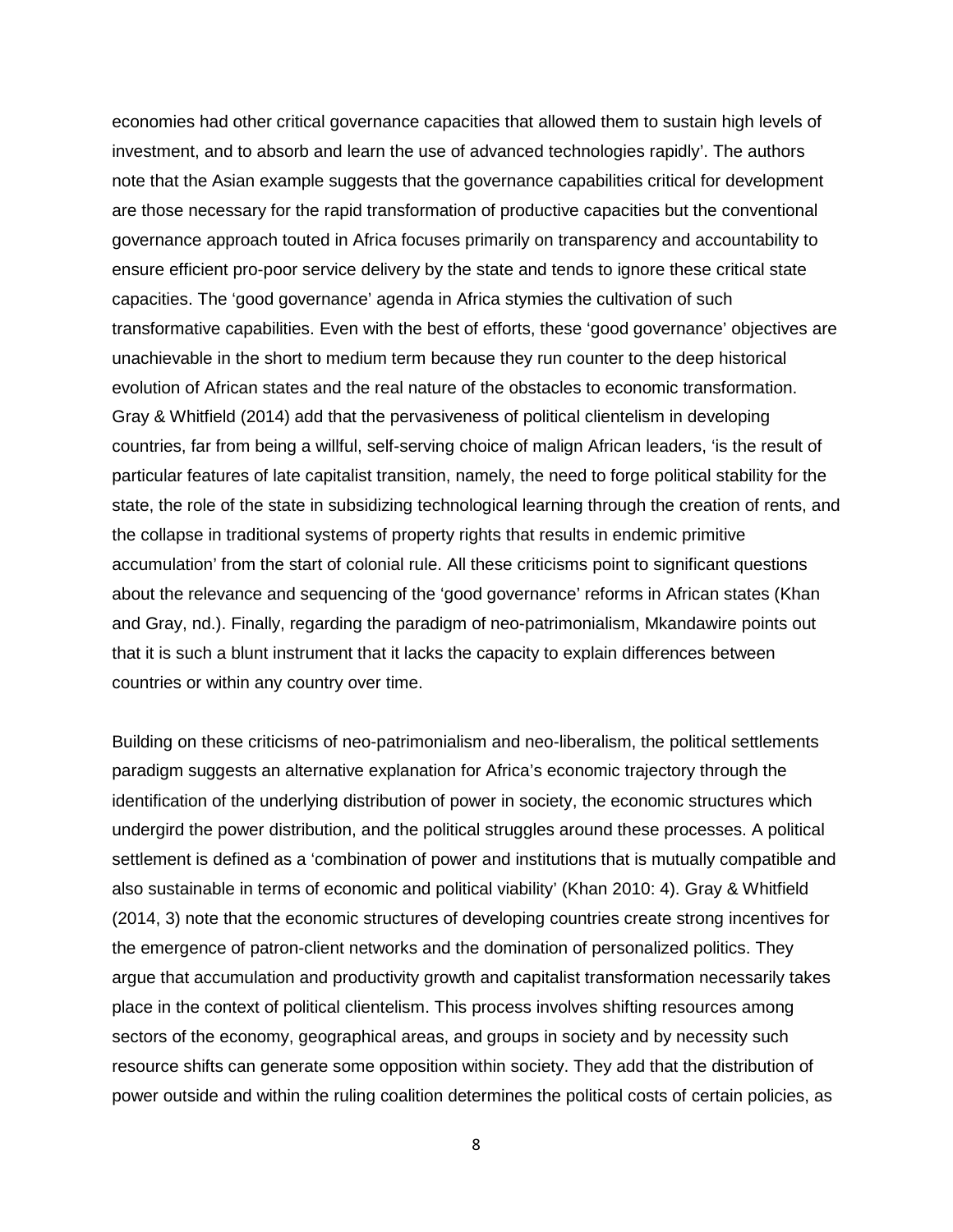well as the effectiveness of implementing them, given the resistance or support from powerful groups in society. 'The political settlements approach focuses on how competition among groups shapes the creation, distribution and use of rents, especially learning rents, as well as the ability of ruling elites to implement changes in formal and informal institutions that are contested' (p. 3). It is these processes that shape the emergence of a capitalist sector and variations in these processes, resulting from variations in the distribution of power, largely account for differences in economic performance across developing countries and even within individual countries at different time periods. This paradigm suggests that informal institutions such as clientelism are central to the distribution of resources that maintains political stability even where formal institutions are out of alignment with the underlying distribution of power. Consequently, the starting point for a political settlements analysis is the classification of societies on the basis of their dominant institutions -formal and informal - and the underlying distributions of power within and between them. These institutions are the rules that guide social interaction while also determining the flows of resources to different groups and individuals in society. Gray & Whitfield (2014, 11) add that the concept of power in the political settlements framework is defined as the process through which individuals and groups are able to assert or maintain claims to ownership of property and income flows. This power is expressed through a multitude of channels: direct violence or the threat of it, ideas, sociological and institutional hierarchies, traditional authorities, as well as through access to economic resources.

Before colonialism, the pre-capitalist political settlement in much of Africa was associated with stable but very low rates of growth. Colonialism, unsettled this low growth but fairly stable precolonial political settlement. In settler economies of southern and eastern Africa, this process was initiated with the wholesale expropriation of Africans and the dismantling of their property rights by force. The settler capitalists then reconstituted a capitalist political settlement which guaranteed their property rights and regulated economic life. In non-settler colonies, largely in western Africa, such wholesale expropriation was not compatible with the maintenance of political stability because of the thinness of the colonial presence. Here, the demands of political stability necessitated the cultivation of numerous African intermediary groups whose rights had to be taken into account in the organization of the colony. The resulting blurring of rights and the murky distribution of power in the hierarchical and unequal setting created the foundations for the gradual collapse of the extant property rights and the widespread use of clientelism to reconstitute power and rights to resources. Instead of the capitalist political settlement of settler colonies, these colonies developed a clientelistic political settlement in which important informal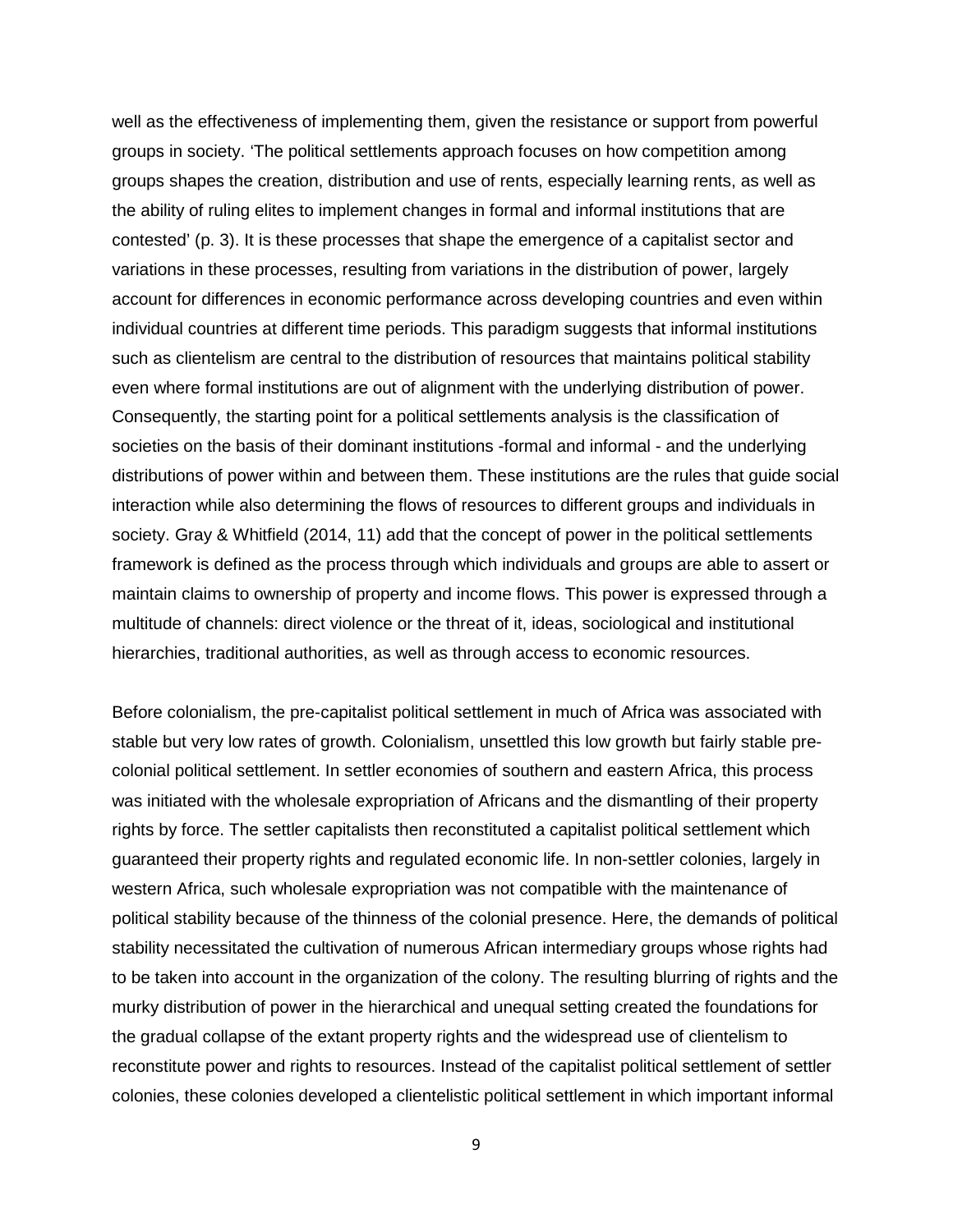groups and processes aided the structuring of economic and political life. This process can vary considerably within and across countries, and as Gray & Whitfield (2014, 13) note, the pace and direction of economic development within the clientelist political settlement is shaped by three interrelated processes that result from the particular characteristics of late capitalist development; these are political stabilization, technological learning and primitive accumulation. Primitive accumulation in this sense is defined, not in the Marxian notion of the antecedence of capitalist accumulation, but as constitutive of the core of the development of capitalism itself. In these settings, primitive accumulation was – and is - the process of accumulation outside the formal market process where political power is used to privilege the accumulation activities of particular individuals and groups. 'High levels of primitive accumulation are observable across developing countries because traditional property rights structures are in a process of collapse and transition. Property rights are particularly unstable in developing countries because most assets generate an inadequate surplus to pay for their protection. Protection of property rights is an expensive undertaking' (Gray & Whitfield 2014, 14) invariably guaranteed through the exercise of political power through formal and informal processes. The clientelism and rentseeking which neo-patrimonialism and neo-liberalism saw as deviations from the rationbureaucratic rule-based norm are now seen as constitutive of the very process of capitalist transformation itself. While in Asian countries this process led to eventual capitalist transformation, in Africa states, this was not the case.

The key to understanding this divergence lies in the fact that while clientelism and rents were used in Africa largely to achieve political stability around particular individuals or ruling groups, in Asia they were used for much more than that because the Asian states were more coherent, less fragmented, and better resourced in both pre-colonial and colonial times, compared to their African equivalents. In Asia, clientelistic rents were also used to influence processes of technological learning and the consolidation of new property rights around economically productive classes. 'This … is at the heart of the developmental state literature on East Asia that identified the pivotal role of rents under conditions where the market alone cannot drive productivity growth' (Gray & Whitfield 2014, 14). However, the authors also note that the political settlements framework differs from the developmental state literature as the explanation of policy success or failure in the selective deployment of rents and the constitution of new property rights does not only focus on the state; while the state may adopt formal policies of rent creation, the effectiveness of these policies will be shaped by the distribution of power within and outside the formal institutions that manage these rents. Gray & Whitfield note that variations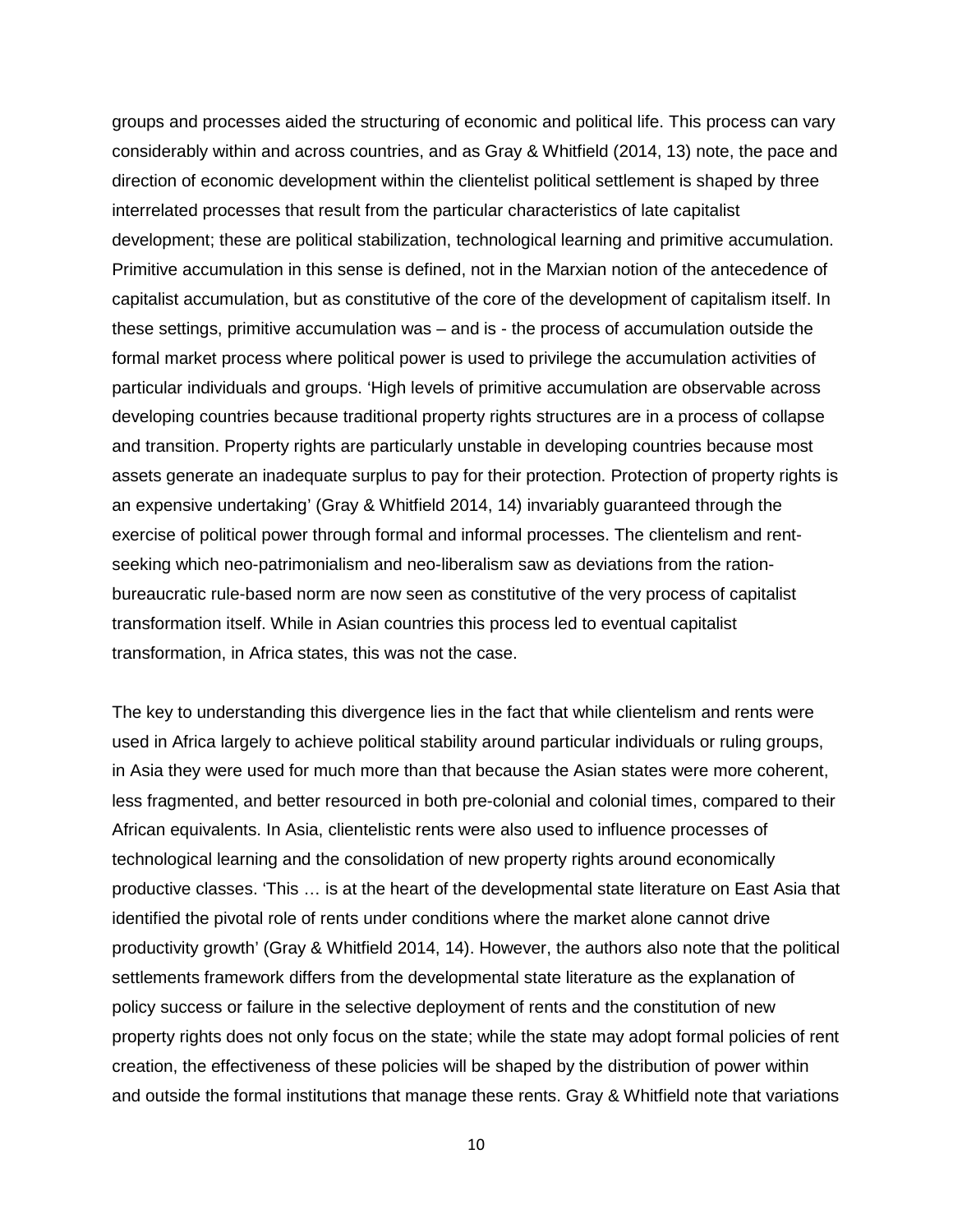in economic performance across Africa can be attributable to variations in their political settlements and the resulting capacity to generate and distribute rents, whilst maintaining political stability. 'Variations in clientelism can be explained in terms of two dimensions: (1) the relative power among political elites and their factions within the ruling coalition as well as those political elites and factions excluded from the ruling coalition, and (2) the relative power of domestic capitalists vis-à-vis ruling elites. In turn, these variations are the determined by the distribution of power in society at a given point in time' (p, 16).

#### <span id="page-11-0"></span>*2.2 Political Settlements and Agricultural Transformation*

Contemporary Africa has seen many governments, donors, and commercial private enterprises supporting innovative agriculture and agro-processing schemes with the purpose of diversifying economic structures, improving productivity and expanding wage employment (both casual and seasonal). The schemes include Senegal's horticulture export industry; Ghana cassava and starch industry; Ethiopia & Kenya flower industries; garment in Mauritius; sugar and cashew nut industries in Mozambique, etc. These schemes are sometimes called Export Processing Zones (EPZs) with small and large enterprises involved in the activities. Research reports show that many of the schemes collapse or at best fail to generate the needed jobs because of inadequate supply of raw materials, lack of technological adaptation, weak capacity to implement programmes, access to market, etc. The literature is replete with such technocratic reasons.

Beyond the technocratic explanations for failure, other paradigms like the public choice theory has attributed poor agricultural performance in African states to the pernicious effects of clientelism and rent-seeking in the organization of agricultural development by the state. Pursuing the dreams of development, African states were said to have transferred resources from rural producers to barely efficient urban industries. Furthermore, it is asserted that African states, using a range of instruments from marketing boards to subsidies transferred resources to rural clients, not so much to engineer agricultural development, but to shore up political support around favored clients and constituencies (Bates 1981).

However, in recent times, anecdotal evidence is beginning to emerge that political economy analysis<sup>[3](#page-11-1)</sup> could offer alternative and/or better explanation on the constraints to employment

 $\overline{\phantom{a}}$ 

<span id="page-11-1"></span> $3$  Political economy analysis focuses on the structures and institutions that distribute resources and power, the actors that make use of the structures or develop institutions within the structure, and the ideas that influence what they do, their interests that define their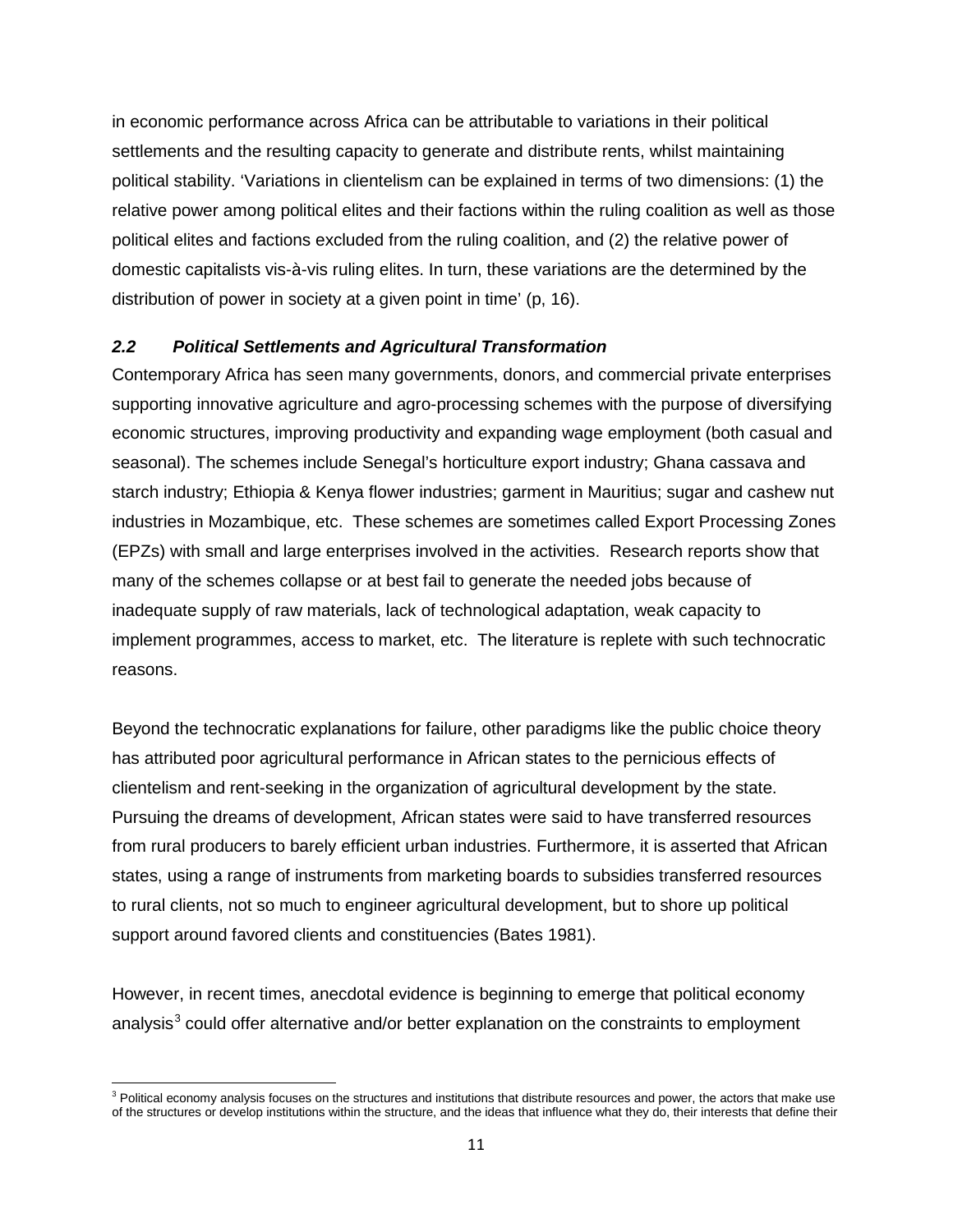creation schemes<sup>[4](#page-12-0)</sup> while political settlements approach offers a convening platform for stakeholders to settle on a win-win approach on productive employment schemes. Studies show that political settlements approach has offered opportunities for different political and economic actors (sometimes antagonistic to each other) to converge on productive sectors in Uganda, Ghana and Mozambique and Kenya (see Buur, Tembe & Baloi, 2012; Buur & Whitfield, 2011; Kjaer, et al, 2012; Berhanu 2012). Further studies are needed in different political settings to illuminate political settlements approach of what works and why/why not in agriculture and agroprocessing productivity enhancement initiatives with particular reference to labour-using, not displacing, investments, Including out-grower schemes and commercial food crops. *Can the use of the political settlements paradigm generate an alternative explanation for the agrarian trajectory of African states? And what are the policy implications of such an alternative perspective? These two questions are germane to this research project*.

The kernels of an alternative narrative are implicit in much of the theorizing of political settlements<sup>[5](#page-12-1)</sup>. Our task in this project is to reduce the theoretical insights into testable propositions which we can then confront with the empirics from our various countries. From the theoretical point of view, Khan & Gray (nd) advance a number of propositions that shed important light on the nature of agrarian development in African states with clientelistic political settlements. They note the importance of non-market transfers – primitive accumulation – in the economic life of these states. The background to these non-market transfers is that the bulk of economic activity is still carried out in pre-capitalist (traditional) economic sectors that face growing economic collapse. 'This collapse is due to the fact that the existing owners of assets, who are organizing production using pre-capitalist methods, and using backward technologies, are increasingly unviable in terms of the incomes they can generate for themselves and for their workers. This means that they are unable to pay for the protection of their assets either through a public system of taxation or through the private purchase of protection. This, rather than the inefficiency of the state, explains why property rights are universally weak and unstable in developing countries' (Khan and Gray nd, 21). Such non-market transfers are often 'politically negotiated' transfers which are not based on a voluntary contract. These non-market transfers

 $\overline{\phantom{a}}$ 

actions and sources of power, and their capacity to act effectively in the formulation and implementation of sound programmes in a country.

<span id="page-12-0"></span><sup>4</sup> See conference papers on political economy of agriculture policy in Africa (PEAP[A\)http://www.future-agricultures.org/research/policy](http://www.future-agricultures.org/research/policy-processes/592-political-economy-of-agricultural-policy-in-africa-peapa#.U9i37q6OvIV)[processes/592-political-economy-of-agricultural-policy-in-africa-peapa#.U9i37q6OvIV](http://www.future-agricultures.org/research/policy-processes/592-political-economy-of-agricultural-policy-in-africa-peapa#.U9i37q6OvIV)

<span id="page-12-1"></span> $5$  Political Settlement theorists do not agree on all points. For example, while Gray & Whitfield (2014) reject the further use of the concept of neo-patrimonialism, others like Booth (2015; 2015a) continue to use a reformed version of the concept. Similarly, while Gray & Whitfield point to the importance of domestic capitalist classes, these are not central to Booth's theorization. Such differences notwithstanding, a fairly distinct Political Settlements perspective can be said to have emerged in opposition to the hegemony of the two paradigms discussed earlier.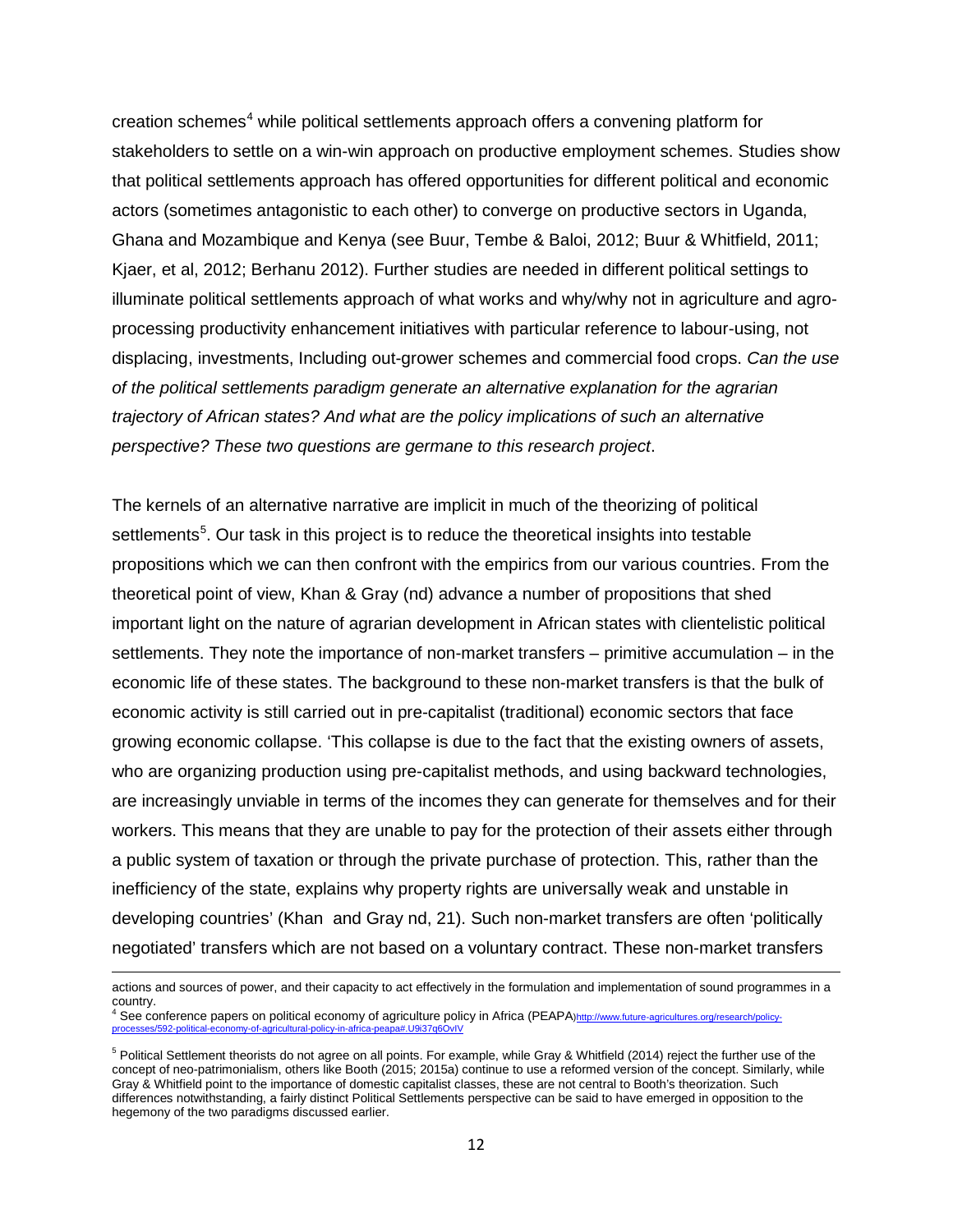include taxes and subsidies targeted at particular groups, allocations of resources by the state through compulsory purchase orders or outright appropriations and allocation of land, and state price fixing that privileges the acquisition of assets by some individuals over others. At the predatory end, non-market transfers can also include outright theft of resources by individuals using military or political power. All these 'non-market transfers involve the state (or its absence) in the exercise of political power to capture resources. In dynamic countries, the transfers benefit emerging entrepreneurs who are subsequently able to protect their investments as their productivity increases, and generate greater surpluses, while in lagging countries resources are captured by political entrepreneurs who are unable or unwilling to make productive investments. In the latter case, non-market transfers appear to be increasingly predatory' (Khan & Gray nd, 22).

The authors note that in states that are highly fragmented – as in much of Africa, the distribution of rents through the state often fails to achieve stability and the extraction of resources can appear to be increasingly predatory. However, it is the very same processes of state activism that lead to both the vicious circle of predatory political corruption (as in many African states) and the virtuous circle of capitalist transformation through primitive accumulation (as in East Asia). While political corruption or primitive accumulation are not desirable, developing countries with a clientelistic political settlement have no feasible alternatives for achieving political stabilization or the restructuring of assets through efficient markets, given their lack of fiscal resources. But for political stabilization and economic transformation to take place, 'we require that the state has the minimal institutional and political capacity to maintain political stability (using political corruption as one of its tools) and we require that those who gain assets through non-market transfers are secure enough in their possession of these assets to begin to engage in productive activities. Otherwise, political corruption and primitive accumulation will both have all the characteristics of extortion and predation' (Khan and Gray nd, 26).

#### <span id="page-13-0"></span>**2.2.1 Research Perspective**

Moving beyond the theoretical and conceptual issues raised above, we ought to develop clear and measurable variables through which we can begin to explore the applicability of the political settlements approach to the study of contemporary African agriculture. Booth (2015; 2015a) provides a viable starting point in this regard. In one paper, Booth sets out to address the question: What should count as a developmental political regime in the context of contemporary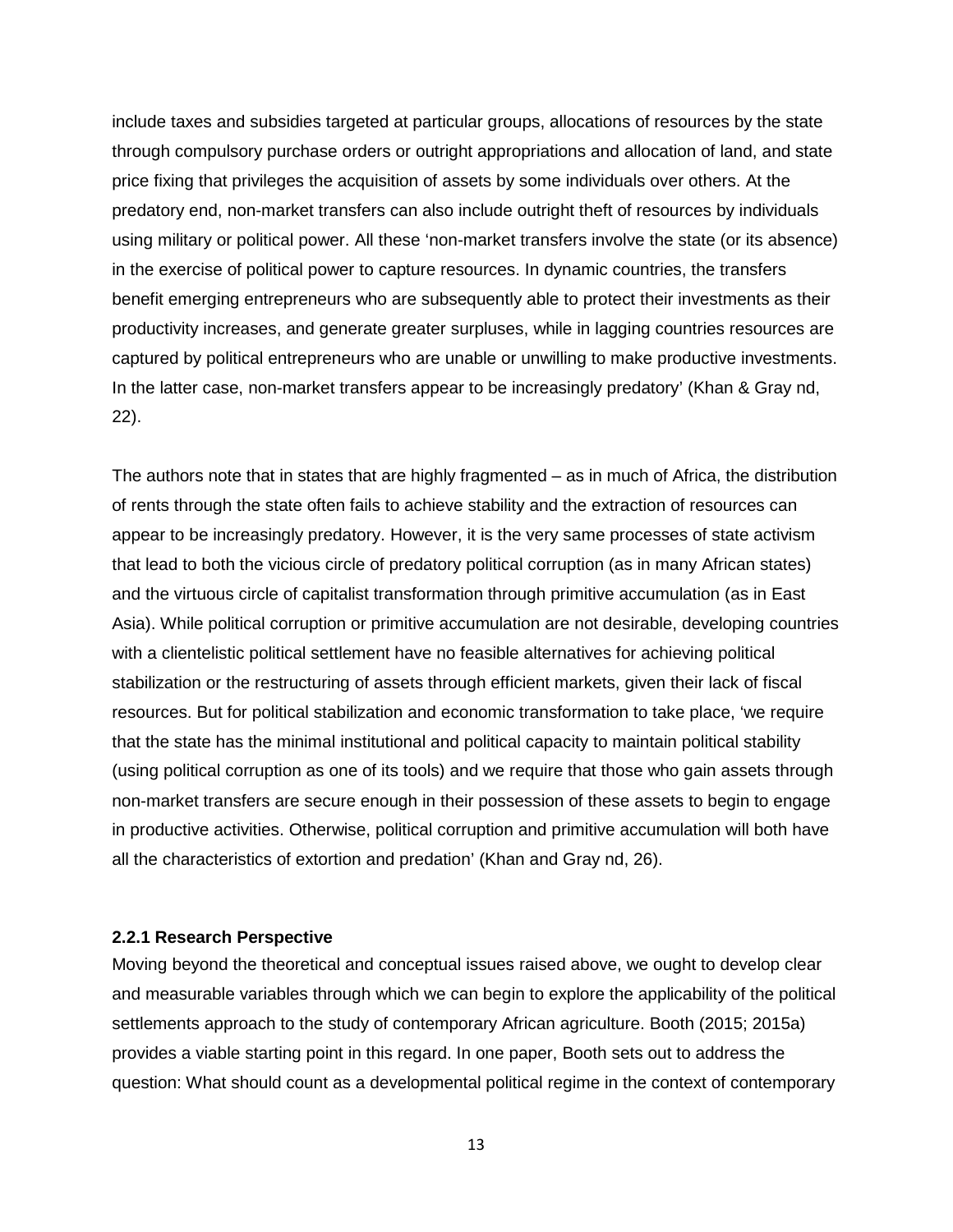Africa? In the second, he presents a typology of political settlements that may be present in Africa. Between the two exercises, we can connect particular developmental policies to particular types of political settlement. *In short, through both papers, we can address the question: what policies are developmental in the current context of African states and are these policies connected to particular types of political settlement?*

Booth (2015) makes the point that in the African context, we should be concerned with 'development regimes' – an intermediate category between state and government – rather than the 'development state' with its origins and intellectual baggage rooted in Asia. Noting that 'the only generally shared feature of Asian models of development success to date, including China, is the absence of a model, a focus on urgent action to address problems and a willingness to employ trial and error in the search for applicable solutions', he cautions against the mimicry and abstract 'modelling' of the development state that has characterized the debate on the subject in Africa. $6$  He suggests that a developmental regime in Africa is characterized by: 1) policy content that focuses on raising productivity in peasant agriculture as an essential first step; 2) sound policies based on an iterative, problem-solving type of policy process; and 3) a political settlement or elite bargain that allows a national leadership to focus on things beyond winning the next short-term political struggle. Thus, the concept of the developmental regime 'incorporates a testable hypothesis about the causal connections between sound policy choices, policy-process quality and political settlements'. Our research agenda on agrarian development should therefore zero in on the three key points identified by Booth:

- (a) economic policy *content*,
- (b) the policy-making *approach* based on problem-driven iterative adaptation ('PDIA' for short)
- (c) the prevailing *political settlement*.

From this perspective, a developmental regime, concerned with socio-economic transformation and job creation would be one that is 'actively promoting and supporting a productivity revolution in agriculture and/or pursuing a deliberate 'industrial policy' with a view to building capabilities and acquiring new comparative advantages for exploitation within regional or global markets'. Freeing policy-making from short-term clientelistic imperatives is the key to evolving a

<span id="page-14-0"></span> $6$  It was Thandika Mkandawire who once opined that in other climes, people just got on with building their developmental state, in Africa he argued 'we talk about it rather than doing it'.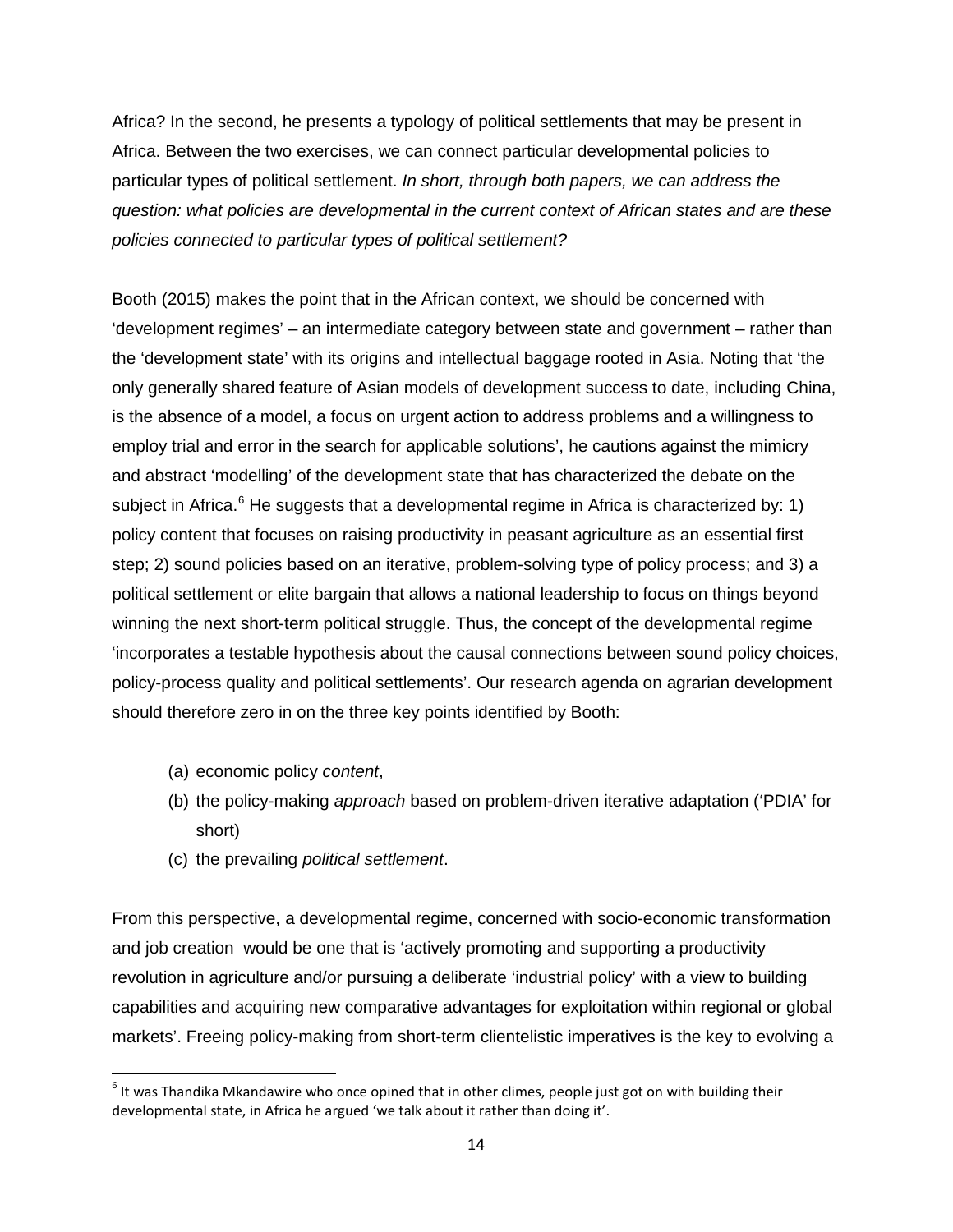problem driven iterative and adaptive (PADIA) policy-making orientation. And for PDIA to become a significant mode of policy-making, it needs a supportive political settlement that is not only consistent with underlying power relations but also encourages problem-driven, learningoriented policy making. Booth argues that from a causal point of view, the hypothesis is that developmental regimes are constituted as shown in Figure 1 with the arrow pointing from the political settlement, through the quality of the policy process, and finally resting with sound policies. From a research perspective, we should *reverse* the arrow, starting from the existing policies, then moving on to the policy process, and ultimately seeking to connect both to a possible political settlement.

#### **Figure 1: A Concept of Developmental Regime**



#### <span id="page-15-0"></span>**2.2.3 Typologies of Political Settlement**

A central issue addressed in Booth (2015a) is the typology of political settlements. The criteria for the typological effort are set out as: (1) a political settlement is a 'two-level game'. It involves, on the one hand, the relations and interactions among key elites, and on the other, between these elite factions and their respective groups of followers; (2) political settlements are not oneoff critical events, but durable ongoing processes with a mid to long term perspective, although they may be initiated by critical one-off events; (3) while a new political settlement may be expressed in particular institutional arrangements such as a new constitution or political party organization, it is not to be identified with them. 'A settlement is a (re-)arrangement of political and economic power relations, one that is viable in the sense of providing a (long-established or new) means of sustaining the peace' (Booth 2015a) and inclusive growth.

It is also significant to note that leading scholars of political settlements are far from agreed on the typologies one can derive from the above principles. For the purposes of our research, two sets of typologies are of particular importance, and they are set out in summary form in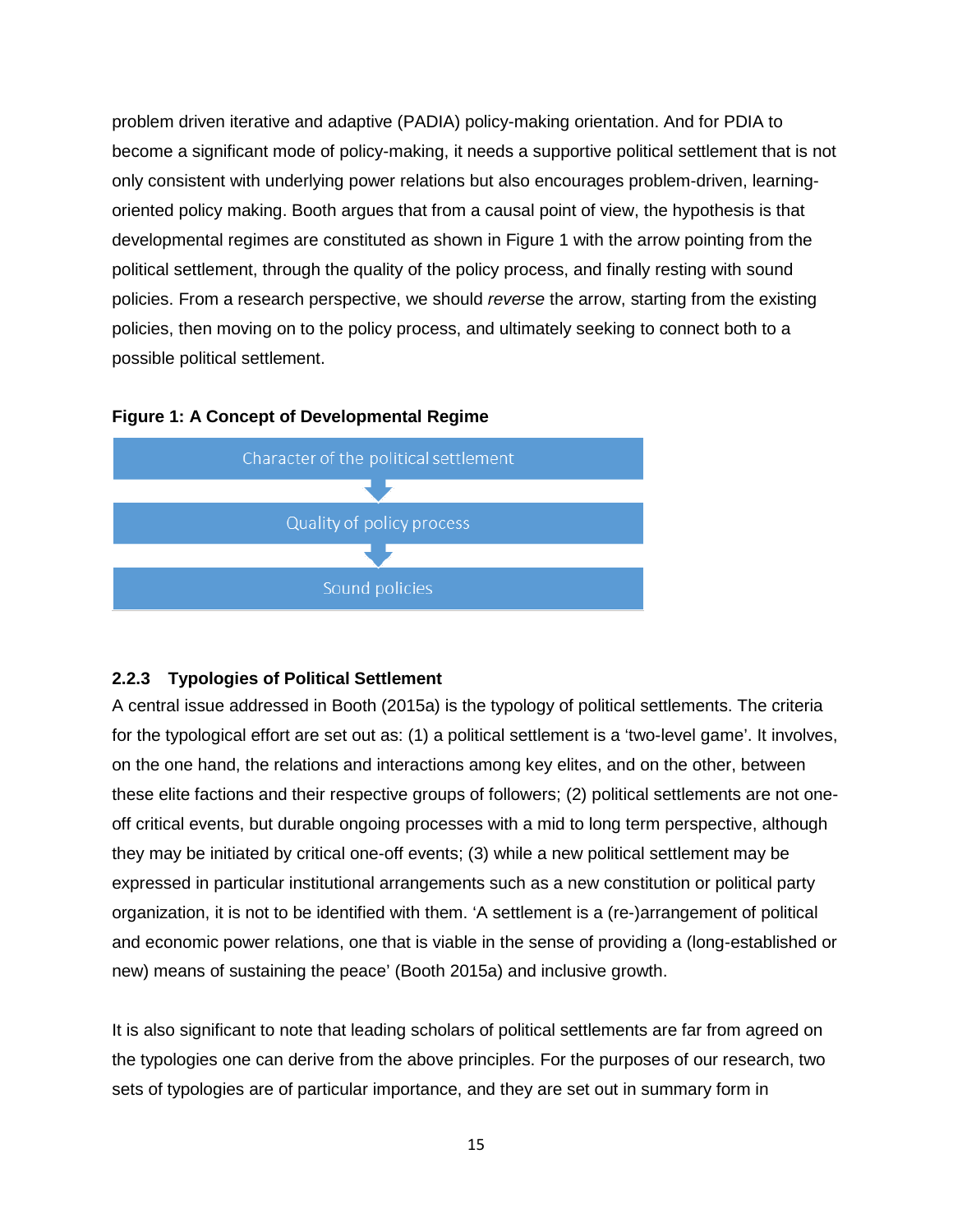Appendixes A and B. Based on our deliberations in Nairobi in April 2015, researchers are encouraged to first attempt to use the typology in appendix A. However, should they prefer, researchers are also at liberty to use the typology in appendix B or any other typology they deem most appropriate.

It should however be borne in mind that actual instances of political settlements can sometimes lie at the boundary between two or more types or will have elements of several.

- (1) How rents are generated and managed,
- (2) how the system is legitimated amongst non-elites,
- (3) and how inclusive the system is horizontally and vertically are the key issues worthy of investigation in every particular instance of a political settlement. Furthermore, while there is a high rate of female labour force participation in Africa, poverty and vulnerability continue to have a gender face. Women are concentrated in vulnerable employment schemes. It is not clear how political settlements affect productive employment schemes in which women predominate. In other words, the relationship between political settlements (elite bargain, negotiations, and pacts) and gender equity in employment schemes will be a ground breaking study to come from this project. None of the studies on employment schemes has provided any perspectives on gender equity and gender inclusiveness as outcomes of political settlements. Finally, research on each sector could be more insightful if the following cross-cutting issues are also considered in the analyses:
	- (i) urbanisation
	- (ii) youth
	- (iii) entrepreneurial development
	- (iv) and leadership.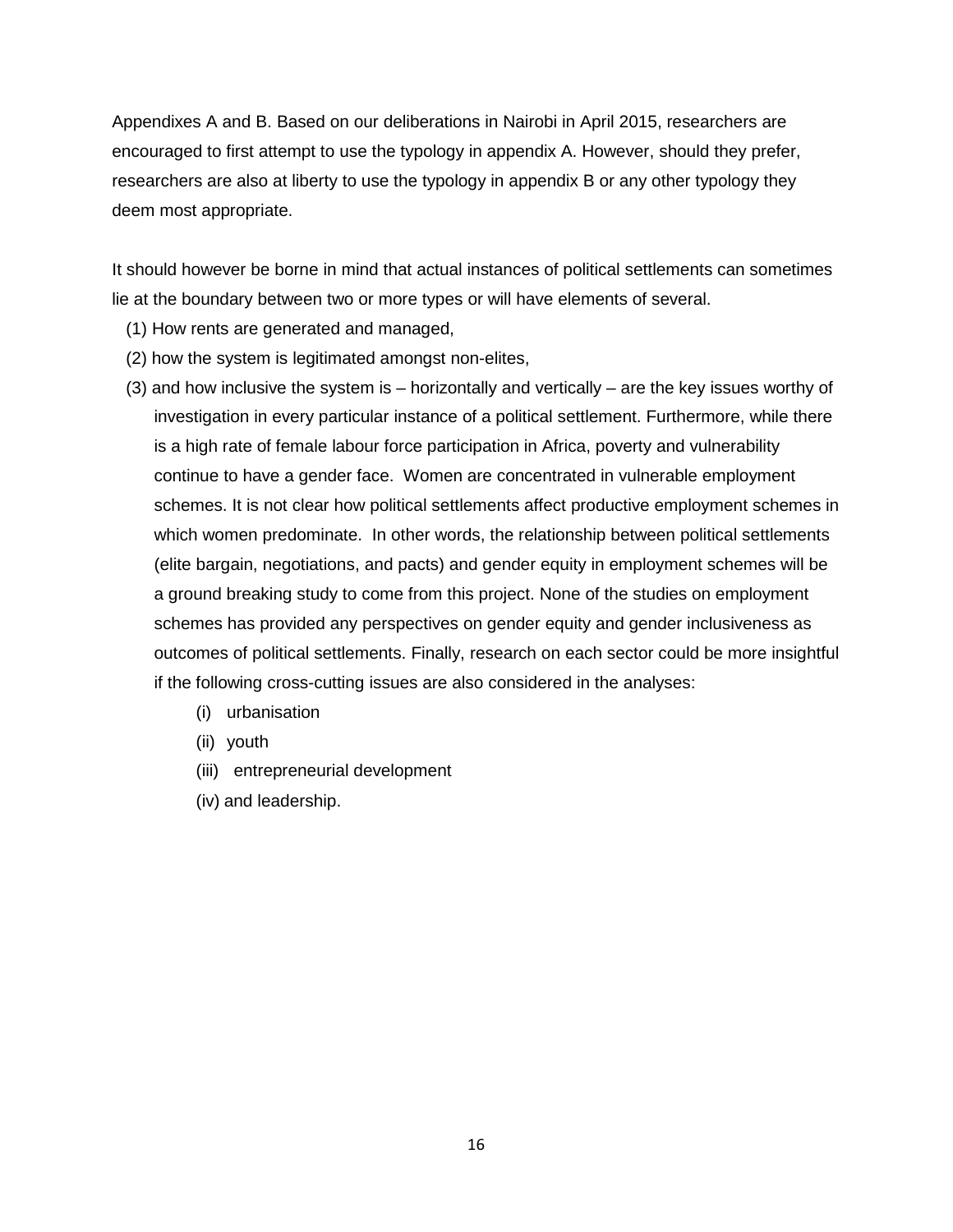## <span id="page-17-0"></span>**3. PROJECT OBJECTIVES, RESEARCH QUESTIONS AND EXPECTED OUTCOMES**

## <span id="page-17-1"></span>*3.1* **Project Objectives**

The main objectives of the studies are:

- (1) to use 'political economy' and 'political settlement' approaches to generate new evidence on constraints on employment creation schemes in Africa and their gender dimensions and;
- (2) further use political settlement approach to convene strategic actors' platform to promote productive employment schemes.

To achieve that the study will specifically:

- a. Choose case studies of agricultural and agro-industrial projects in the study countries;
- b. Convene strategic stakeholders forum in each country that would enable different interest groups to identify constraints and opportunities in the selected case studies;
- c. Carry out the political economic study of the case studies;
- d. Examine the current configuration of political settlements in the case studies;
- e. Where relevant, use informal platforms of different interest groups to discuss how alternative political settlements or coalition can help provide a win-win scenario;
- f. Use the knowledge generated from the study to further inform policy discussions with governments, donor agencies and private businesses that are interested in promoting productive wage employment schemes in different African political settings and;
- g. Publish the findings of the study and disseminate widely.

## <span id="page-17-2"></span>*3.2 Indicative Study Questions*

The overarching questions that the research would find answers are:

- 1. What is the policy context for agriculture in the country of study?
- 2. What is the political economy of the cases chosen for study?
- 3. How is the policy making process related to these cases conducted how inclusive, how iterative, how developmentalist?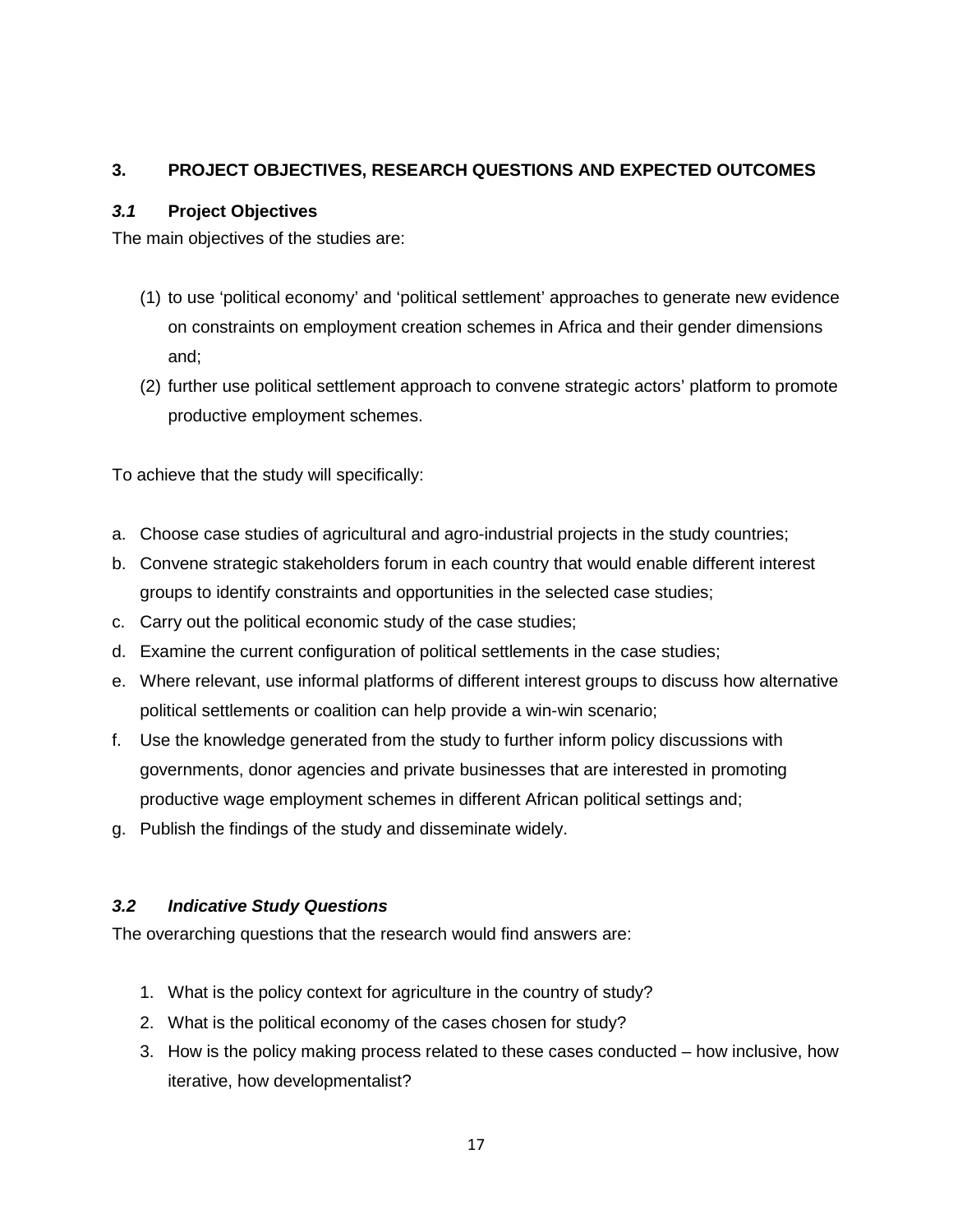- 4. How were different political settlements arrived at within a country and in the agricultural sector?
- 5. Under what conditions do ruling elites or coalition support a particular wage employment promoting scheme in Agriculture and/or agro-processing sectors?
- 6. To what extent does contestation over -- and access to -- rents associated with natural resources (government/donor revenues; or special discretionary favors) crowd out entrepreneurial interest in and labor-intensive export oriented agriculture and manufacturing sectors?
- 7. To what extent has agricultural development in the country been focused around supporting productivity gains among small farmers, versus providing support for extensive, capital-intensive commercial agriculture? And to what extent is this as a consequence of the political weakness of small farmers?
- 8. How is success or failure of a particular wage employment scheme in agriculture or agro-processing manufacturing industries related to the nature of the political settlement in a country and sector to be determined and what policy implications can be drawn?
- 9. How do different political settlements on employment schemes enhance or constrain gender equity and gender inclusive outcomes?

## <span id="page-18-0"></span>*3.3 Expected Study Outcomes*

Two outcomes are expected from the study:

- a. Development of strategic stakeholders' forums that have the potential to facilitate policy engagement and research evidence uptake in productive employment schemes in the study countries.
- b. High-quality policy relevant publications under the umbrella of PASGR and partners. The papers will be presented in high level academic and policy conferences/seminars.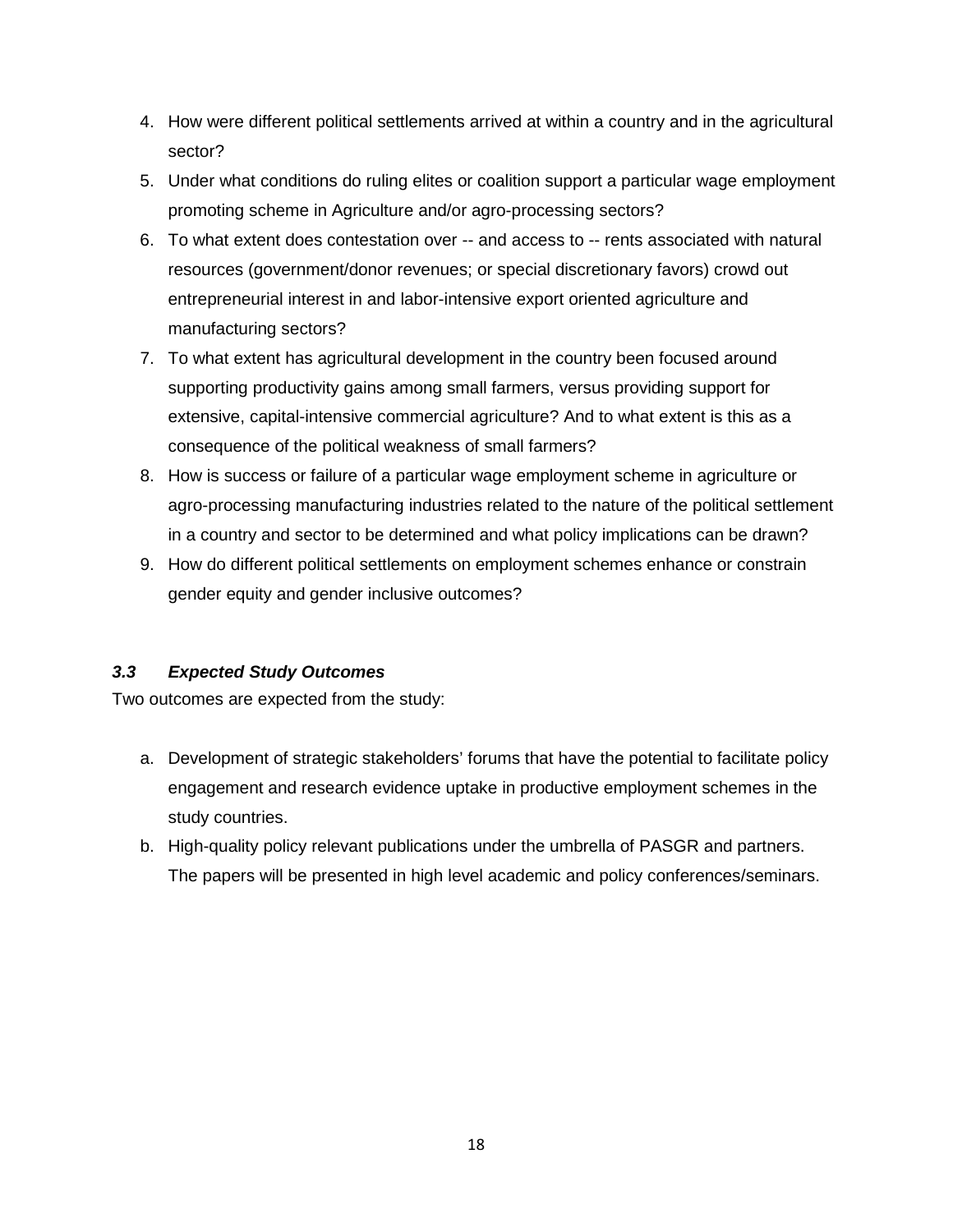## <span id="page-19-0"></span>**4. ANALYTICAL OUTLINE OF PROJECT**

## <span id="page-19-1"></span>*4.1 Study Analytical Framework: Political Economy and Settlements*

In Africa, different types of political settlements are formed from the interaction of political, bureaucratic, and economic organisations. Depending on the type of political settlement that is arrived at in a country context, productive wage employment policies and schemes could be successful. The analytical framework for this study draws from Poulton, 2012; Khan 2010; 2012; Kelsall, 2013; North, 2007; Whitfield and Therkildsen, 2011; Laws, 2012. It is based on the following hypotheses:

- Ruling coalition or elites will support productive wage employment schemes when they perceive that will enable them continue to stay in power.
- Promoting productive wage employment would demand targeted investments, policies and programmes that in the short term only benefit entrepreneurs in a certain industry. Their political allegiance to the ruling government is imperative.
- Ruling elites build coalitions and seek to win elections. Coalitions are often maintained through patronage and by maintaining clientelist relations.
- Promoting productive wage employment schemes is a long-term undertaking of which results cannot be ascertained immediately. Looking for short-term gain, this condition does not offer adequate incentives for ruling elites to take initiatives or provide sustained support to employment schemes.
- Ruling coalition will implement supportive policies and strategies for a productive sector depending on the actors in that industry and the interest and strength of those actors in relation with the ruling coalition.
- In the African context, regional, religious or ethnic factors may facilitate or undermine the capacity of particular elites to attract electoral support in some parts of the country. These might then influence the willingness of such elites to invest in job creation schemes in such regions, regardless of the presence or absence of investment potentials.
- To be successful in building productive employment in a clientelist environment, political support may be needed.

The above hypotheses shows that successful promotion of productive wage employment in agriculture and agro manufacturing schemes will be shaped by complex political settlements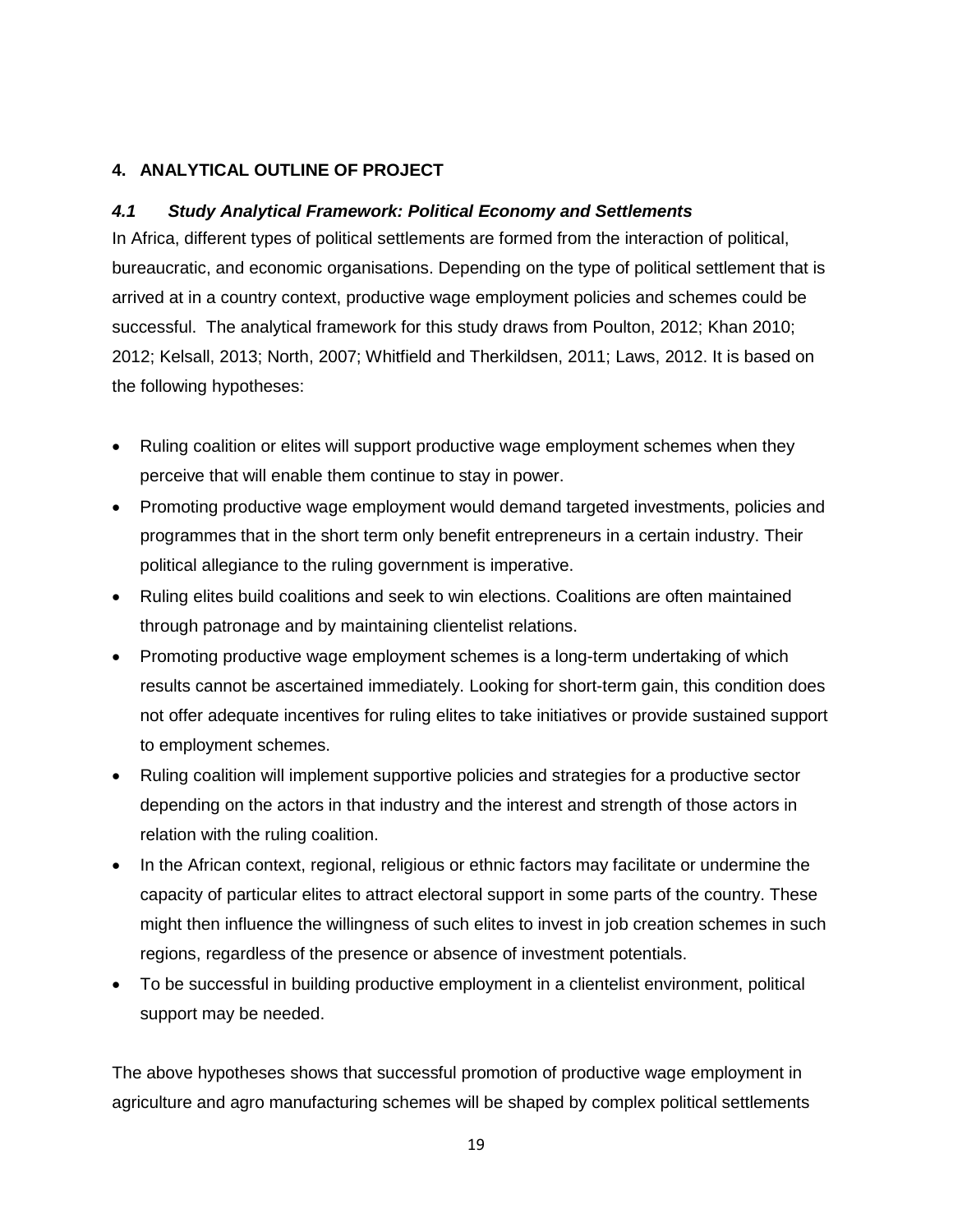between political, economic and bureaucratic interest groups and strategic calculation of short and long term routes by each of these actors. A number of hypotheses can be tested pitching one political settlement model with productive employment schemes either in agriculture or manufacturing industry (see analytical framework in Fig 2).





The types of political settlements in a country context can be described as independent variables while employment schemes in agriculture/industry as dependent variable. When noneconomic organisations like civil society and traditional chieftaincies are added to the institutional model, they could modify the political settlement that is arrived at. When different actors, their ideologies, interests and powers are separated analytically, it becomes possible to examine how these interactions or configurations contribute to the constraints of wage employment creation schemes in the two productive sectors.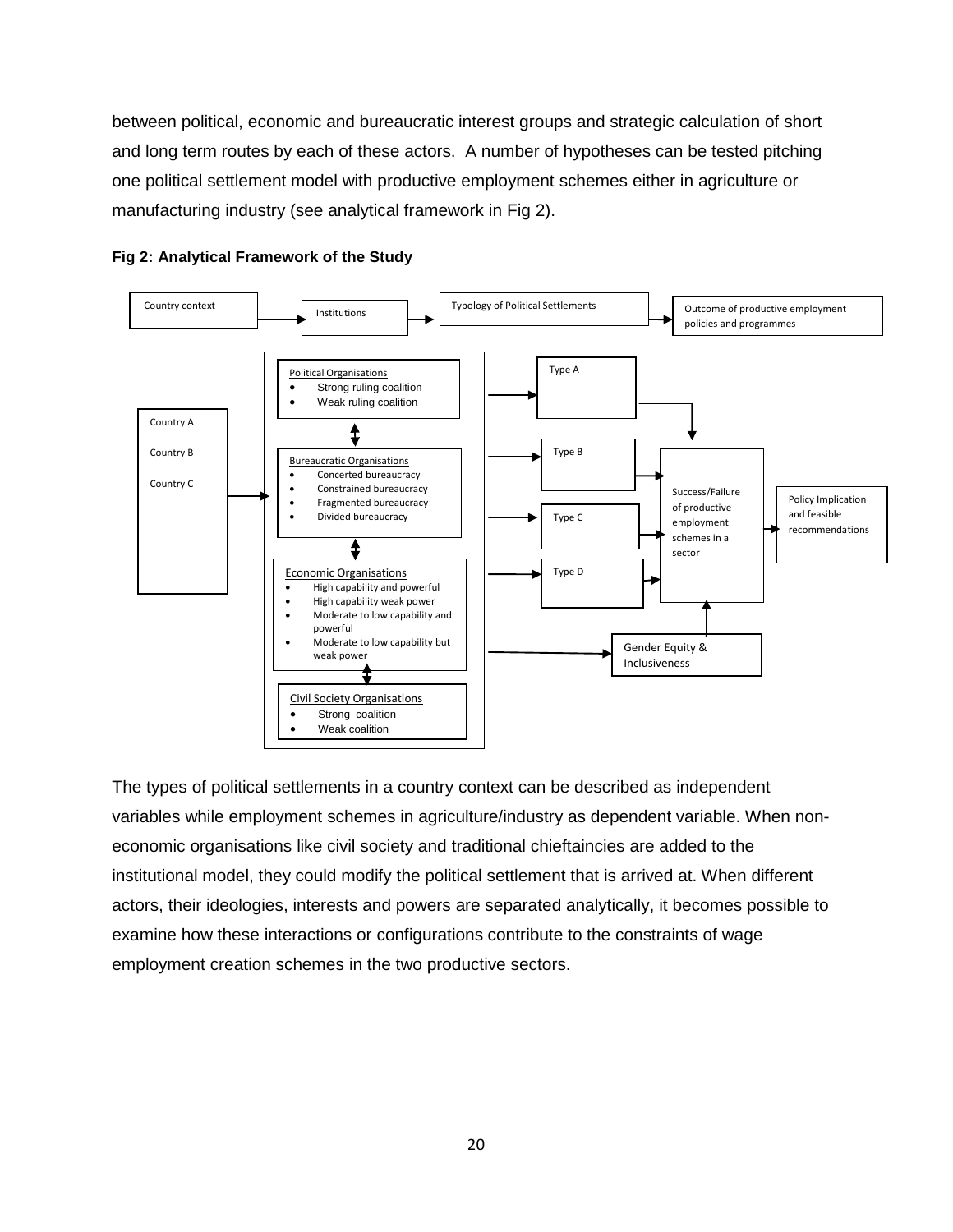## <span id="page-21-0"></span>*4.2 Gender Dimensions*

More than 60% of African women participate in the labour market. The study will critically examine any effect of political settlements on their participation in specific employment schemes. In the selection of cases to study, we will pay particular attention to productive employment schemes that have high female participation.

## <span id="page-21-1"></span>*4.3 Commissioned Studies in Three Countries*

Each country study will cover about two schemes in commercial agriculture or two schemes in agro- processing as agreed at the April 2015 workshop in Nairobi; and further combine 'political economy' and 'political settlements' analyses. Each country will provide a longitudinal analysis showing historical and contemporary trends in the sectors.

## <span id="page-21-2"></span>*4.4 Selection of Study Countries and Profile of Targeted Researchers*

PASGR and IDRC have agreed on the 3 countries that the study will cover based on a defined typology of political settlements (see annex A) and knowledge of specific wage employment schemes in agriculture and manufacturing sectors in the country. These countries are Ethiopia, Kenya and Nigeria. An initial 'scoping study' to map employment schemes in Africa has been helpful in identifying and selecting the study countries.

#### <span id="page-21-3"></span>*4.5 Strategic Stakeholders' Forum*

The country studies will commence with the identification of the relevant case studies. This will be followed by the convening of strategic actors/stakeholders forum where interest groups will have the opportunity to discuss with the researchers, the constraints in specific employment schemes that have been selected, the political settlements/coalition currently in place, and how the study intends informing and influencing policy uptake. The stakeholders will be key informants to the study and will also be part of a coalition group to be involved in policy discussions and uptake. After completion of the study, and with support of partners, PASGR will organize a regional dissemination workshop that will bring together policy actors, public and private sector practitioners in the area of employment creation, and researchers together to discuss the research findings on what works and what does not and why.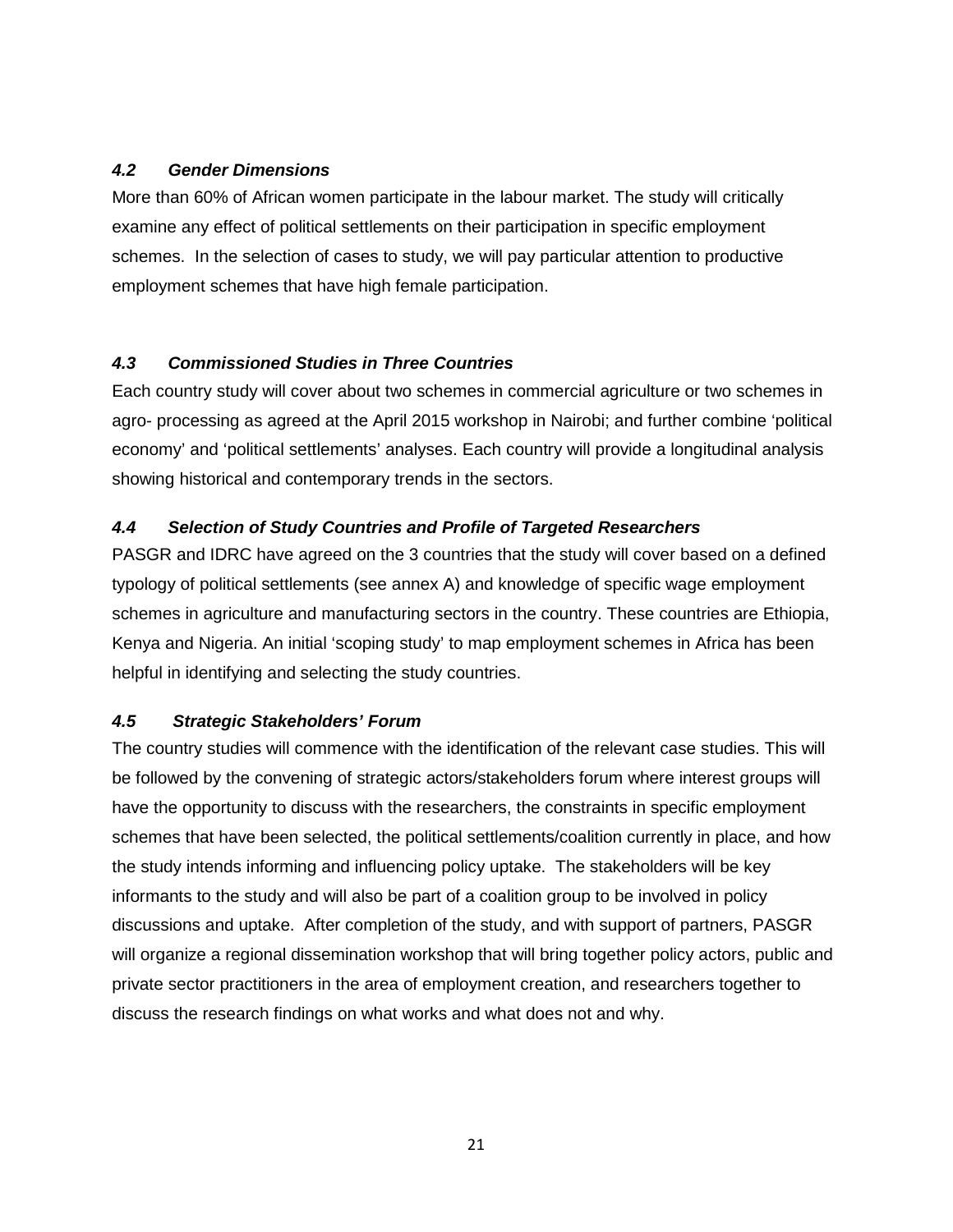#### <span id="page-22-0"></span>*4.6 Role of PASGR and Partners*

PASGR will lead and coordinate the entire research project: provide leadership, sign contract with researchers, organize research workshops, hire resource persons and ensure research rigor and quality. The partners will provide technical and financial support and further use their network to help organize stakeholders' forum and policy dissemination of research findings.

## <span id="page-22-1"></span>**5. CONTRIBUTION OF THE STUDY TO NEW KNOWLEDGE ON INCLUSIVE GROWTH, EMPLOYMENT POLICY UPTAKE AND BROADER GOVERNANCE RESEARCH PROGRAMME IN AFRICA**

The study can make the following contributions:

- (i) *New knowledge*: Current literature on African political settlement paints a broad pessimistic picture about its ability to promote inclusive growth. This study has the potential to demonstrate that some political settlements can (and in fact ) lead to a 'winwin' (inclusive) growth where political or ruling coalition benefits directly from employments creation schemes without compromising the benefits of other interest groups like small and large scale farmers, entrepreneurs and industrialists. That ruling elites under some circumstances are able to marshal a broad coalition of different economic and bureaucratic interest groups to promote productive employment schemes.
- (ii) *Policy uptake on employment creation schemes*: Through organization of stakeholders' forums, an initial understanding of political settlements in the sector and country context would become apparent, and with time, the forum could become a platform for consensus building. Through series of informal discussions with key stakeholders in the economic, political, bureaucratic and civil society sectors, a broader coalition that is able to inform and influence policy uptake using research evidence could have been built.
- (iii) A ground breaking research on the effect of political settlements on gender equity and inclusiveness in terms of women's participation in productive employment schemes.
- (iv) With the support of partners, PASGR intends to organize a donor round table discussion on governance research in Africa. By the time the donor meeting is organized, the study would have advanced to a level that PASGR could begin to use the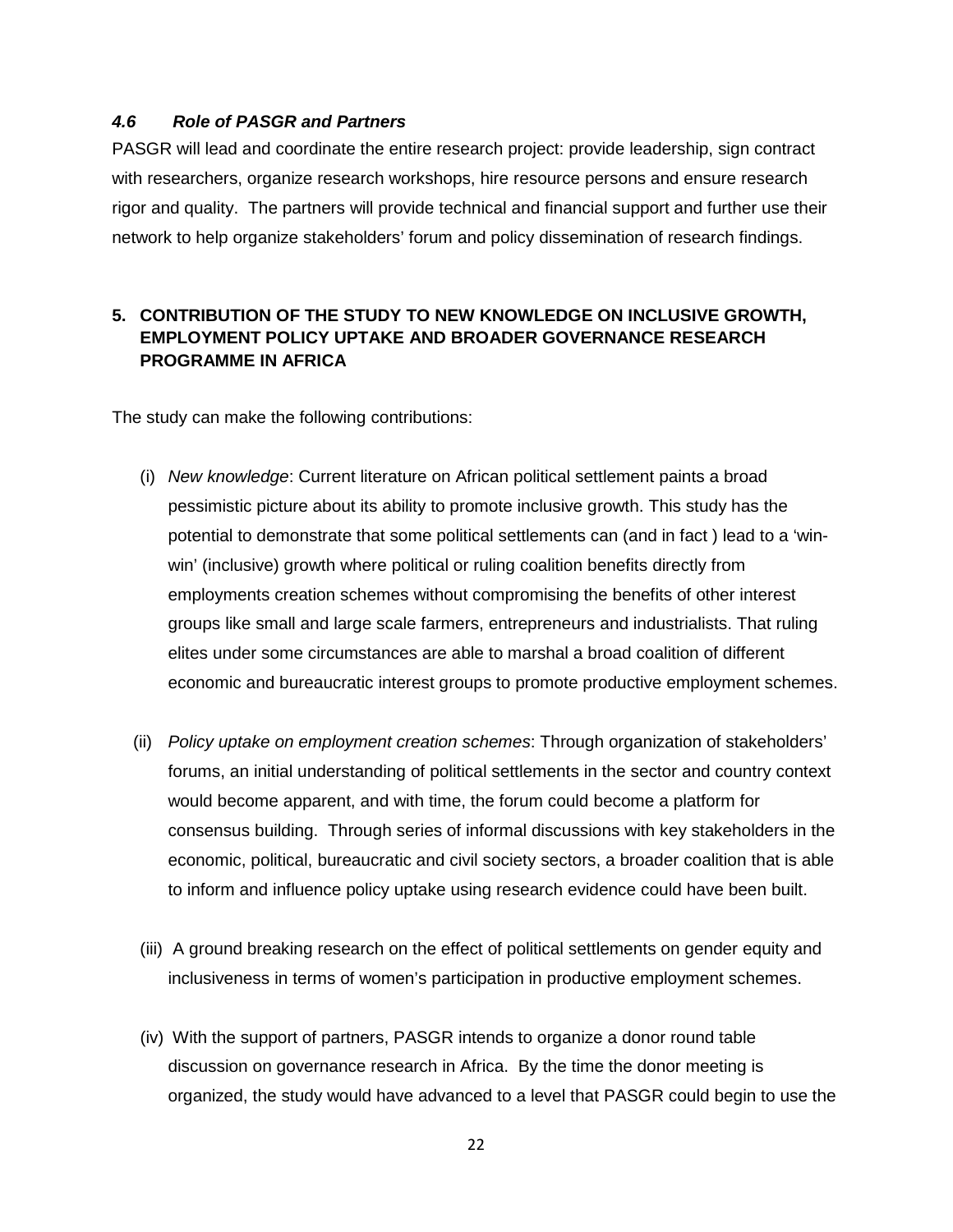studies' preliminary findings to rally other donors to support a capacity building stream to replicate the study in other contexts, for example in fragile states.

(v) In November, 2013, th*e* International Development Research Centre (IDRC) supported PASGR to organise a scoping workshop on governance for inclusive growth in Africa. Governance experts invited from within and outside the African region, identified employment creation<sup>[7](#page-23-3)</sup> as a key strategy for promoting inclusive growth, and given the African context that is dominated by elite bargain and patron-client relationship; recommended political settlement as an analytical lens to provide insightful new knowledge on inclusive growth. Implementation of the project will be a step in responding to the objectives of the workshop.

#### <span id="page-23-0"></span>**6. PRACTICAL STEPS AND DATA NEEDS**

#### <span id="page-23-1"></span>*6.1 Stakeholder Forums*

At the Nairobi meeting of April 2015, the case study crops and schemes for each of the three countries were chosen. Each country team should begin to constitute stakeholder forums that reflect the social actors and processes involved in their case studies. In each case, some governmental institutions would be relevant. But the private sector and civil society interests may vary from one case study to the other. Therefore the Country Teams need to decide how best to manage the composition and operations of the Stakeholder Forums. One possible way of addressing this problem is to have a core membership of the Forum drawn from the relevant *formal* governmental, business, trades union, and civil society organizations. When addressing issues in each of these four case study sites, other participants reflecting locally specific interests and groups can then be drawn in. With time it may be possible to merge all participants into one group. And this raises the question of how many people can be expected to be on the stakeholder forum? It is better not to decide these issues in the abstract, but the country teams should be able to defend whatever solutions they ultimately adopt.

#### <span id="page-23-2"></span>*6.2 Important Stages in the Research Process*

Each country team needs to develop unique, yet comparable, specific methodological approaches and research questions covering the following:

<span id="page-23-3"></span> $\overline{\phantom{a}}$  $^7$  Eight governance projects related to inclusive growth were identified during the meeting, of which two are being proposed for implementation with IDRC.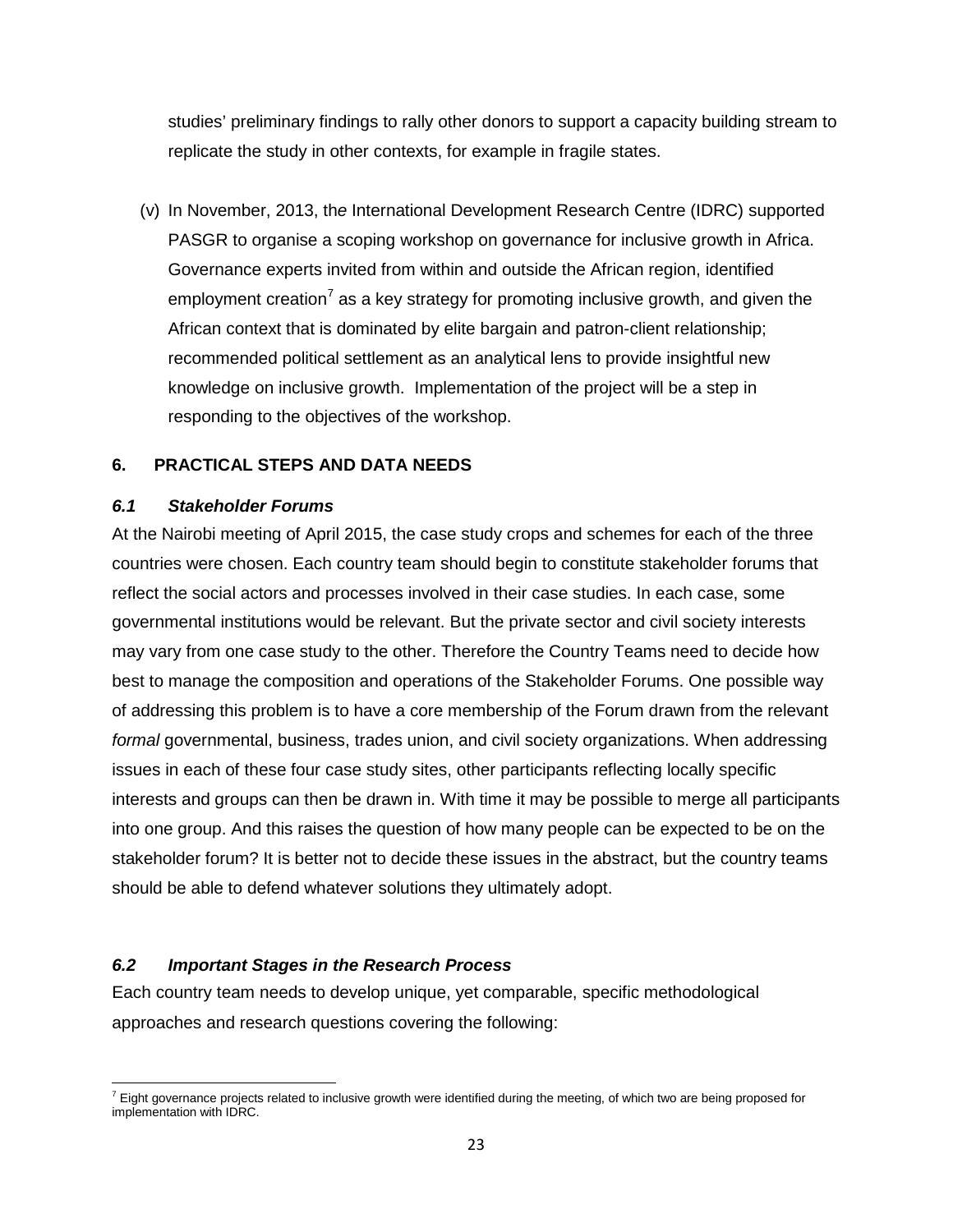- 1. A long-run structural analyses of the national economy and the role of the agricultural sector within it: (Using *political economy*)
- 2. A study of the main planks of Agricultural policies over the past 10 years: (*Political economy & policy analyses*)
- 3. The specific study of the four case studies of job creation programmes in agriculture and agro-processing: (*process tracing, policy analyses and political economy*)
- 4. Understanding the variable outcomes of the job creation schemes using political settlements as lens: (*Political analyses*)
- 5. Understanding the processes of inclusion/exclusion associated with the design, execution, and implementation of each case study scheme: (*Political and Social analyses and policy tracing*)
- 6. Overall Policy outcomes and concerns regarding the case studies, including lessons learnt: (*policy analyses*)

The multiplicity of research instruments is to use the most appropriate methodology for the particular task in hand. Though addressing the question of the relevance of the political settlement approach is a primary objective of this project, the explicit use of the approach becomes particularly relevant only in items 4 and 5. In the research stages preceding these, a multiplicity of approaches is used because they promise to produce the need knowledge.

## <span id="page-24-0"></span>*6.3 Country Specific Questions*

The indicative study questions (see section 3.2 above) can be further developed into country specific questions in the context of the stages in the research process outlined above. In each of the 6 stages outlined in 6.2, context-specific questions need to be developed to capture the peculiarities of each case study.

## <span id="page-24-1"></span>**6.3.1 The National economy and the role of the Agricultural sector**

Under this section, the country teams should endeavour to address these research questions:

- What is the position of agriculture within the wider context of the national economy?
- Is the country in question largely dependent on agricultural exports?
- Or is it dependent on mineral exports?
- Is the agricultural sector export-oriented or oriented towards domestic food security?
- What agro-climatic and historical processes have shaped the agrarian system?
- What are the demographic and climate change pressures on the agricultural system?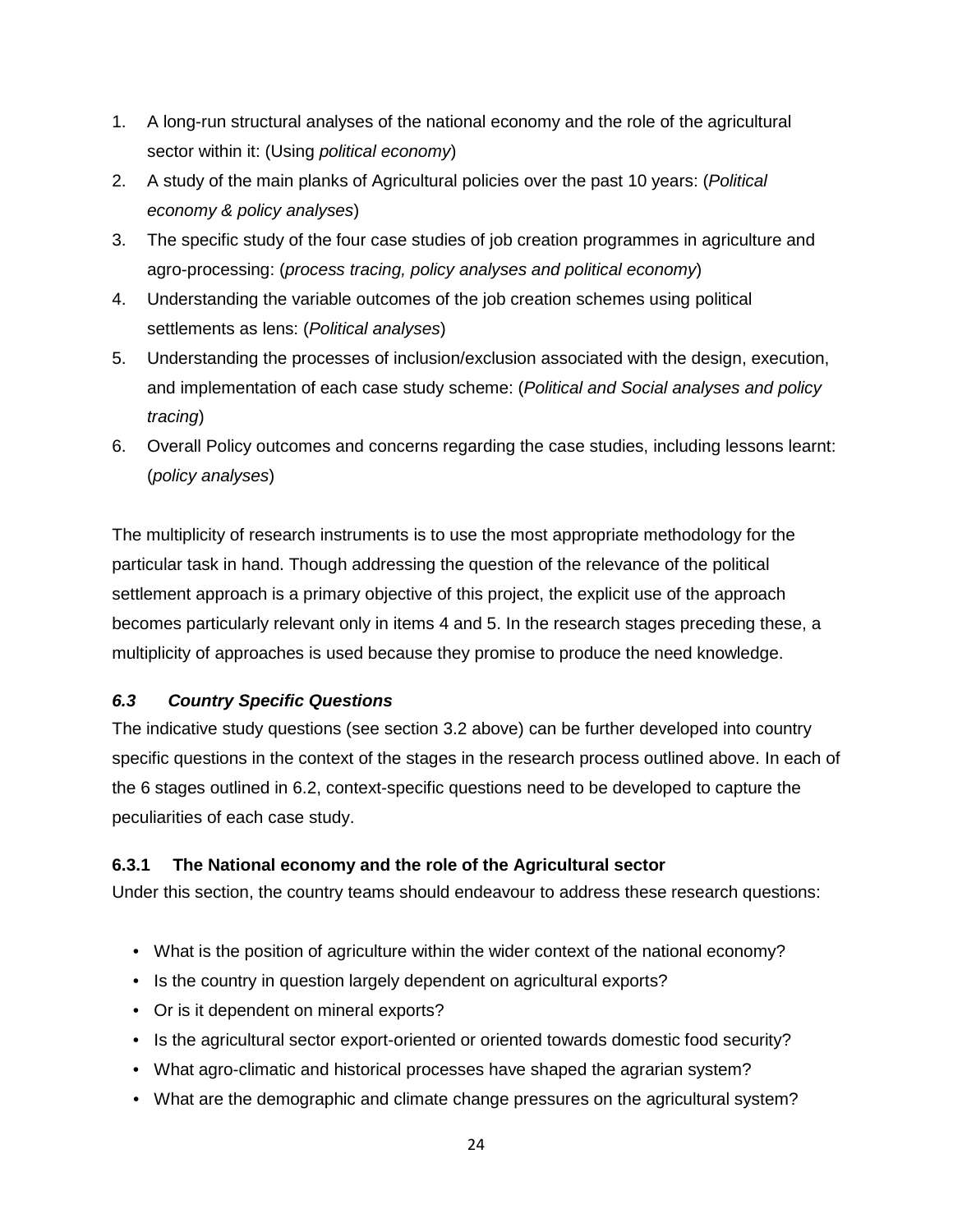- Does the country contain complementary or conflicting agrarian systems?
- Is the country reliant on food imports? Or food aid?
- Who are the main actors within the agrarian systems?
- What are the relationships of these actors to the state and other sources of power within society?
- What levels of technological and financial support does the agricultural system enjoy?
- Is the distribution of state support biased in favour of particular groups?
- What are the connections between the agricultural system and the systems of public finance and domestic and international trade?

The data sources for addressing these questions should include public data from the various statistical bureaus of the states, and the data sets of international agencies. Country teams can also use research based on case studies that abound in various national educational and research institutions. National archives and specialist international agricultural institutions like The International Institute of Tropical Agriculture (IITA) can also be a source of very useful data. In many cases, the statistical evidence for discussing the agricultural sector is either inadequate or of dubious quality. For instance, crop output data might be guesstimates based on selected year figures; there may be many gaps in the years covered by the official statistics. Country teams should not try to paper over these data challenges. It is important that problems concerning the availability of data or their reliability and contradictions are highlighted and reflected upon in the reports. It is important to keep at the back of our minds that the exploration of the place of agriculture in the wider context of the national economy is not the main focus of this project. Such an exploration only serves to frame our main research effort on inclusive growth and political settlements. The sign-posting of the contributions of the agricultural sector, its main actors, the distribution of resources within it, and some of its key challenges will set the proper context for our main enquiry. But this sign-posting must be done in a clear, precise, parsimonious way, so it does not becloud or even become confused with and our main objectives. Therefore, the section of the report covering these questions should not be more than 25 percent of the length of the final report. If well written, this section should ultimately stand alone as a chapter in our proposed volume.

#### <span id="page-25-0"></span>**6.3.2 Wider Agricultural Policies**

While section 6.3.1 looks at the agricultural sector from a structural and historical point of view, this section concentrates on agricultural policies of ruling regimes, over a period of at least 10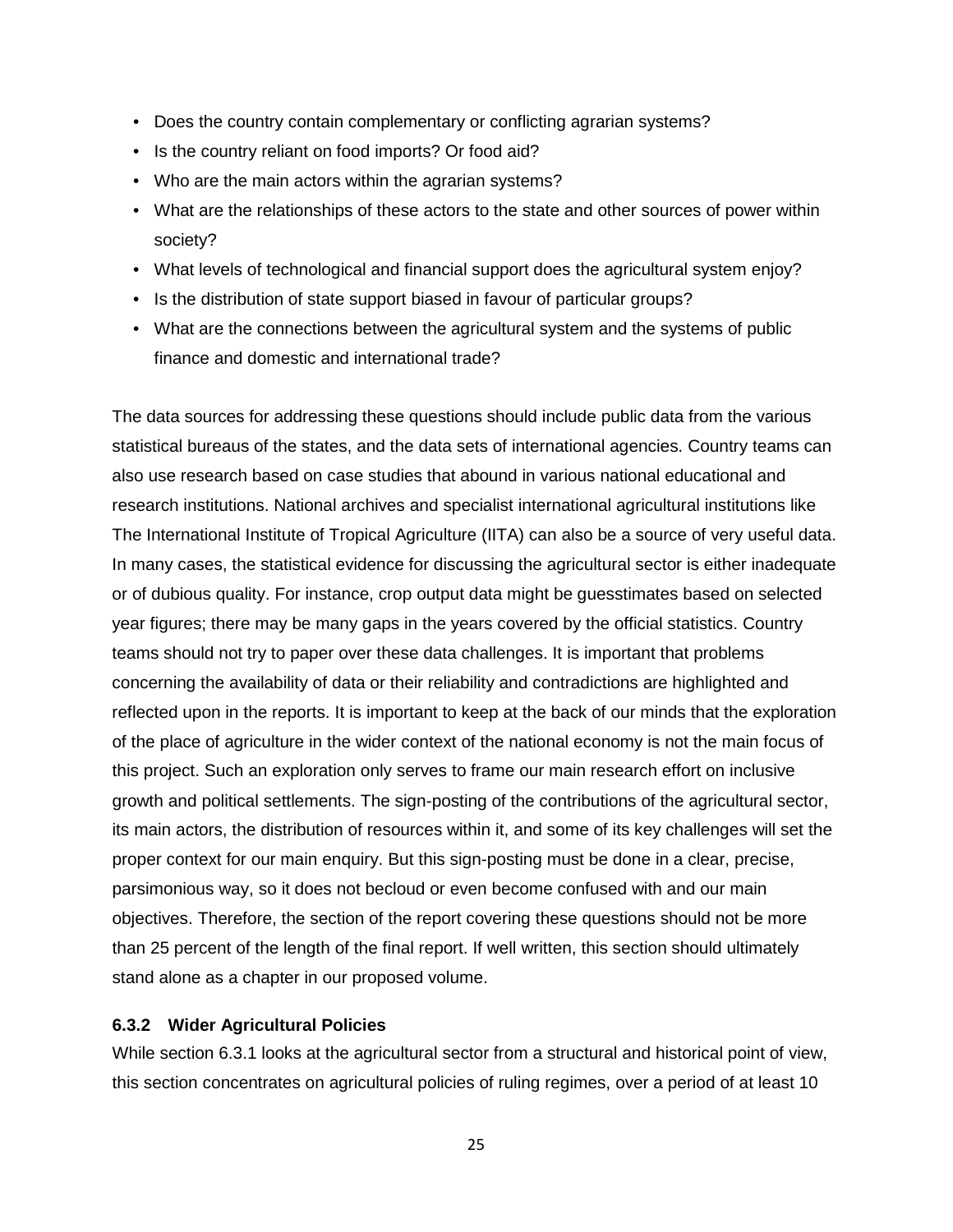years. Some of these policies may in fact be targeted at changing the structural and historical factors identified in section 6.3.1. If our research effort is conceived of as an onion, the issues covered in section 6.3.1 will constitute the outer peel of the union, while the issues covered here will constitute an inner, intermediate peel between the outer peel and the core of the onion – our case studies. Here, the key questions should include:

- What major policies have been adopted over the past 10 to 15 years?
- What are the primary objectives of these policies?
- Who are the main drivers within and outside the state behind these policies?
- Are the drivers purely domestic or international, or a combination of both?
- If international drivers are involved, who are they and what are their strategic objectives and interests?
- What are the interplay of domestic and external forces in the policy process?
- What is the nature of the policy process?
- How inclusive/exclusive has the policy process been?
- Who are the primary beneficiaries?
- Who or what groups have borne the costs?
- What is the scope for learning and correction within the policy process?

The same data source for section 6.3.1 can be used for the section. Furthermore, this section can unearth a wealth of information and perspectives from elite and stakeholder interviews, focus group discussions, participant observations, and the mining of newspaper reports. Official releases by ministries and other governmental institutions can also be great utility. Special attention should be paid to capturing the involvement of foreign commercial, governmental, and intergovernmental interests in the policy process. Where possible, foreign embassies' may be approached for information on their country's role or in the role of their nationals or other interested commercial interests. This section should not take up more than 10 percent of the length of the final report.

## <span id="page-26-0"></span>*6.3.3 The Case Studies: Job Creation Programmes in Agriculture and Agro-processing*

A highlight of the inception workshop held in Nairobi, Kenya in April 2015, was the choice of potential case studies by the country teams. Importantly, each team also justified its choice in the context of the debates that had been going on at the workshop. The case studies sought to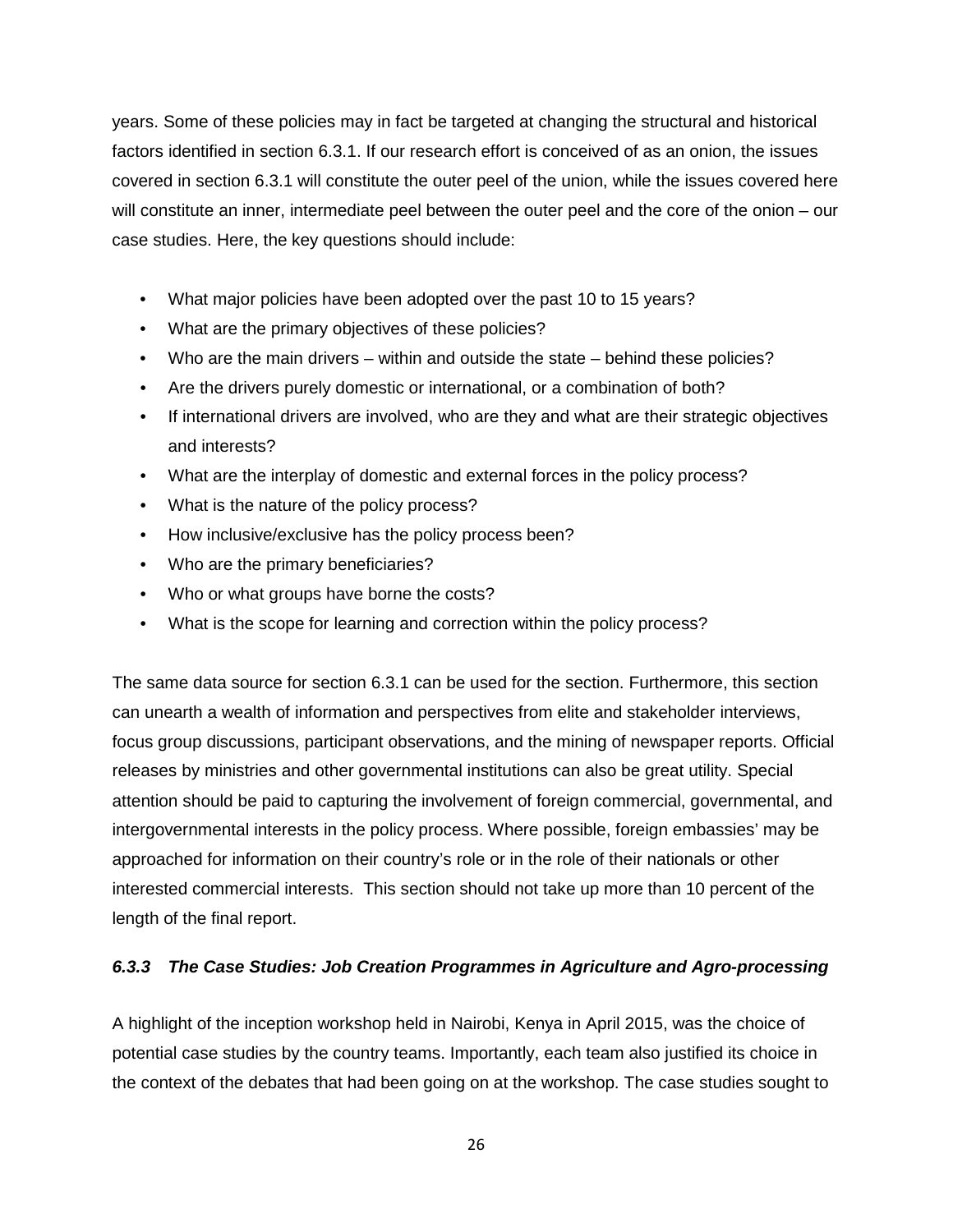explore inter-connected policies on growth and employment creation in agriculture and agroprocessing. In some cases, the case studies chosen were connected vertically agriculture/processing - through a value chain: for example, rice production and rice milling. The main challenge now is the thorough execution of the case studies. Using process-tracing, policy analyses and political economy, the country teams need to address the following questions in each case study:

- How was the policy to establish the agricultural or agro-processing concern carried out?
- Who were the main participants in the policy process?
- How inclusive/exclusive was this policy process?
- Who are the main actors and beneficiaries in the execution of the project?
- What has been the role of women in the policy process?
- What has been the role of women in the execution of the policies?
- What is the gendered nature of beneficiaries or losers as a result of the project?
- Has the project affected the role of women in the wider society, for example by giving them access to an independent income source that was not there before, or creating new platforms for them in the public sphere?
- What are the stated objectives of the project and what have been the real outcomes?
- If the real outcomes are different from the stated objectives, why is the project still enjoying the support of some actors?
- What contributions have the project made to job creation and possible loss of other jobs?
- How sustainable are the projects?

The main avenue for getting data in these case studies are elite interviews, stakeholder interviews, the study of policy documents at the level of key actors in government and business, findings from research institutions and importantly, stakeholder forums. Special effort must be made to identify vulnerable groups like women, youth, and the rural poor, who may be difficult to locate, but whose view of the project is central to the study.

#### <span id="page-27-0"></span>**6.3.4 Political settlement lens**

The country-level and case study research identified above will constitute the bases for addressing the key question of the utility of a political settlement approach. The OECD/DAC has rightly argued that 'every political regime that is not in the midst of an all-out civil war over its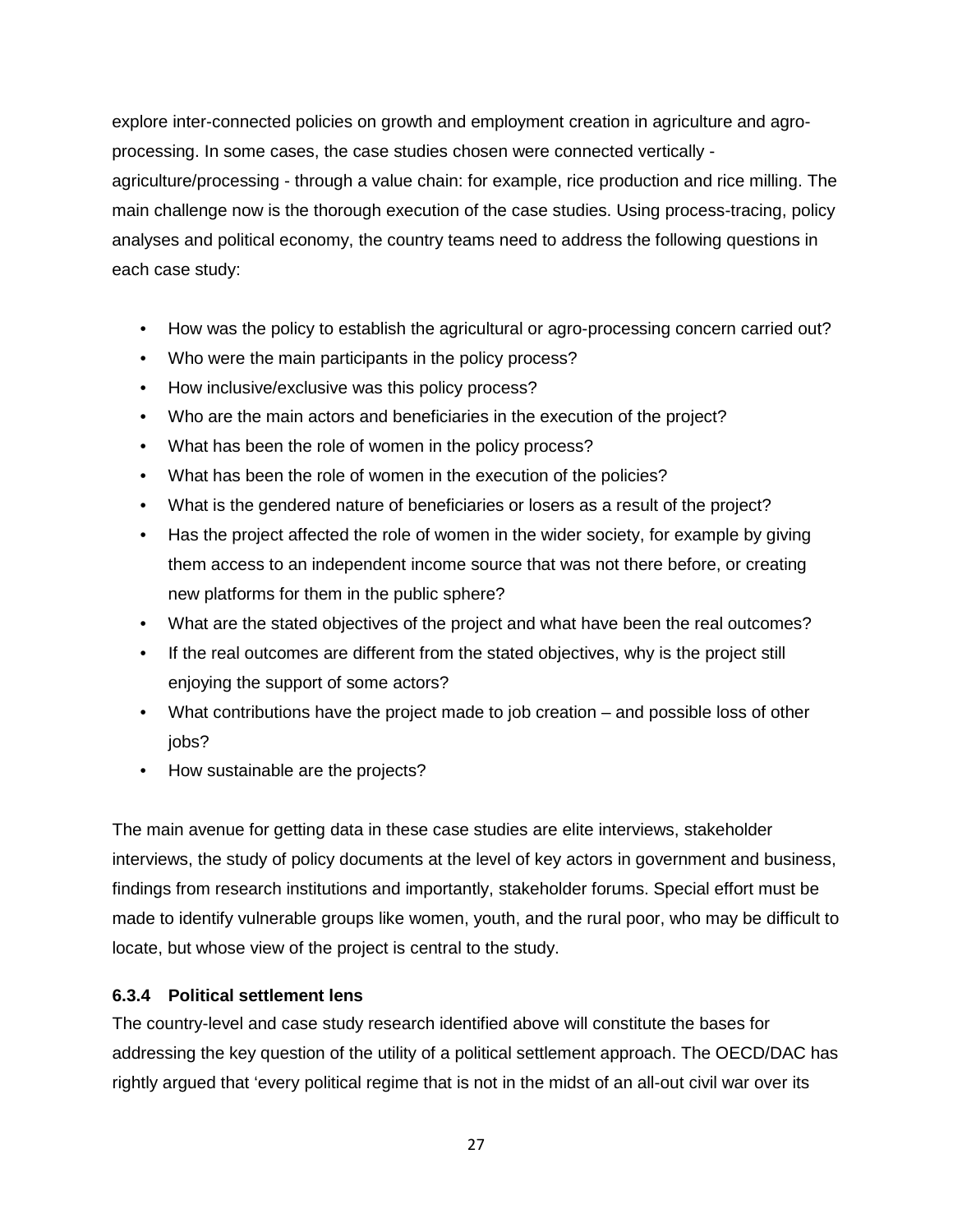basic parameters is based on some kind of settlement' (cited in Booth 2015a). The political settlement analyses should be done at two levels: national and project. Identifying the national political settlement from a research point of view will involve investigating:

- the key actors on economic and political matters within the government, state, and society;
- their factional organization and hierarchical interaction;
- how durable these actors and factions have been;
- the bargaining relationships between the actors and factions;
- how are the various actors and forces coordinated at the vertical and horizontal levels of society?
- the balance of power both 'power over' (zero-sum) and 'power to' (positive sum) among the contending interests and;
- any key agreements and consensus which may be said to be constitutive of the political settlement.

A second layer of inquiry is to connect that observed national political settlement to the specific case study project. Here, the question of whether the political settlement is sufficiently inclusive, in both the horizontal and vertical dimensions, to maintain the peace and propel economic transformation, is absolutely fundamental. The key questions here are:

- What regime(s)/Presidents initiated, supported, or thwarted the project?
- Why did they act in the way they did?
- What wider social and political forces were involved in or concerned about the project?
- What scope did these groups have for self-organisation?
- How effective were the various social and political groups behind or opposed to the project?
- How did the activities of these groups affect the outcomes of the project?
- How do project shape women's economic and political inclusion and their ability to promote gender equity goals and outcomes?
- How do different projects create variable opportunities and space for the promotion of gender equity concerns in politics and policymaking?
- Did the project lead to inclusion, vulnerable employment, or the dispossession of identifiable groups?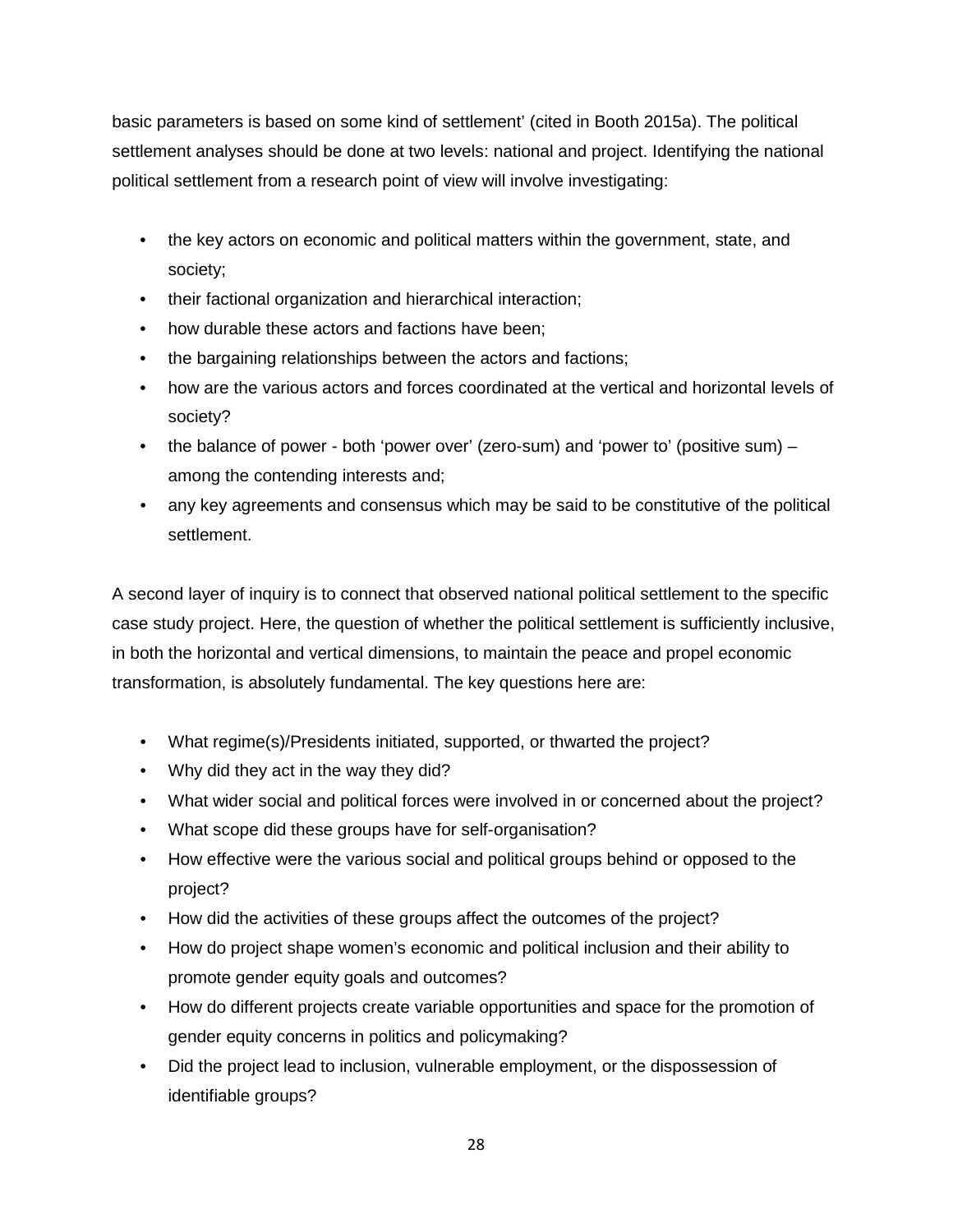- Under what conditions are women (and those who espouse gender equity goals including transnational actors) able to secure gender-inclusive development goals on the project?
- What ensures the stability of this inclusivity?
- What are the wider ramifications of the project for farmers, herders, traders, industrialists?
- What are the implications for trade unions, community groups, traders, and artisans?
- Are there any trade policy implications of the project?
- What is the nature of work and employment on the project?
- What are the projects implications for state authority and legitimacy?
- What central lessons can we learn about the project with regards to:
	- Job creation and inclusion;
	- Addressing vulnerable employment;
	- Improving the capacity of the state;
- What platforms are available to interested stakeholders in representing their interests and concerns about the project?
- Can these stakeholder platforms be used to modify the design or implementation of the project?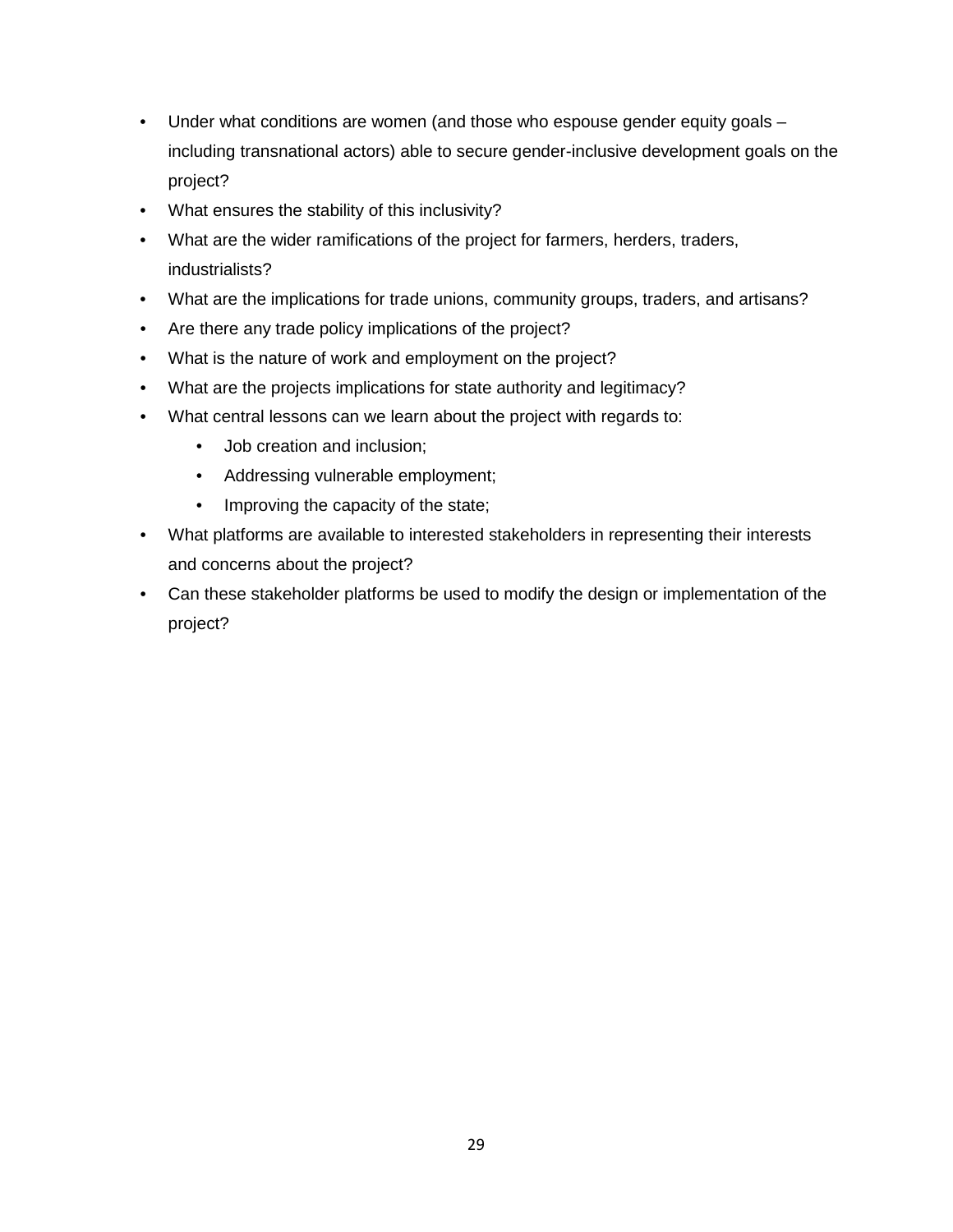#### <span id="page-30-0"></span>**Appendices**

#### <span id="page-30-1"></span>*Appendix A: Summary of one typology of political settlements*

#### *Developmental coalition*

Here the ruling coalition faces little contestation from excluded groups. This gives the ruling government the confidence to have a long time horizon to align its interests with long-term development. In addition, the superior power means that the ruling coalition has effective implementation capabilities. Provided that there are pressures on the leadership to be developmental, such features have potential to promote productive employment schemes or inclusive growth-supporting policies and programmes. Ambitious and broad-based developmental rents could be effectively managed to drive sustained and inclusive growth. Internal and external organizations can put pressure on the ruling coalition to adopt inclusive growth strategies but without a political settlement that provides adequate time horizons and implementation capabilities on the part of the ruling coalition, the demand for implementing inclusive growth strategies is unlikely to go far. Khan calls this type of political settlement 'potential developmental coalition'.

#### *Authoritarian coalition*

In this configuration, excluded organizations are strong and the ruling coalition has to survive by limiting the capabilities of the excluded in some way. Thus formal or informal arrangements are likely to be used to restrict political activity outside the ruling coalition. Authoritarianism is difficult to sustain for long unless there are special factors, such as natural resource rents or military support that bolsters the exclusion capabilities of the ruling coalition. The second characteristic of the authoritarian coalition is that lower-level organizations are relatively weak, which gives higher levels relatively high implementation capabilities. Compared to a developmental coalition, the enforcement capabilities of authoritarian coalitions are relatively good, but time horizons are likely to be poorer given the vulnerability of the leadership.

#### *Dominant party*

In this political settlement, excluded political organizations are weak. This is because either all or most of the powerful factions have been included within the dominant party, or else excluded factions are too fragmented to pose an effective threat. The characteristic feature that distinguishes the dominant party from authoritarian arrangements is that it does not have to use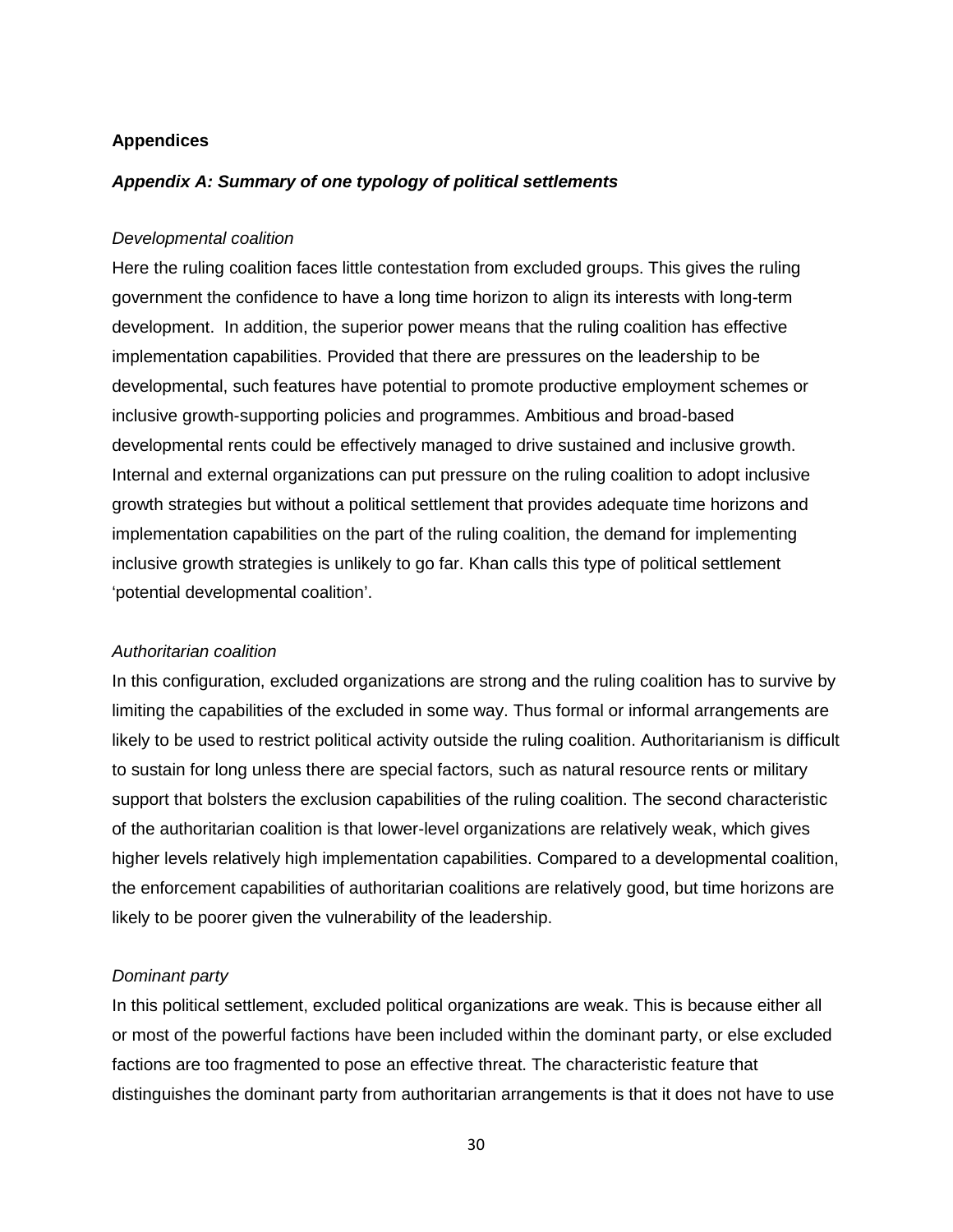administrative or military power to the same extent to exclude others, and indeed could win formal, contested elections. The dominant party enjoys a longer time horizon as a result, its implementation capabilities are weaker when compared with developmental coalitions but often also relative to authoritarian coalitions. Like authoritarianism, the dominant party also faces a structural dilemma. If it includes all the powerful organizations within it, it can remove threats from outside. Rents will be spread more thinly and dissatisfaction is likely to result in blocked implementation.

#### *Competitive clientelism*

The ruling coalition is formed by political entrepreneurs, who seek to bring together enough political organizations within their coalition to be able to rule at the lowest price for themselves. The excluded are technically free to organize, restructure and entice factions that are currently included in the ruling coalition to leave and join them in an attempt to form a new coalition. Given the relative power of the excluded, the expectation is that coalitions will cycle in and out of power.

#### <span id="page-31-0"></span>*Appendix B: Summary of a second typology of political settlements*

#### *Neopatrimonial clientelism*

'For want of a better set of labels, we refer to intra-elite relations based on sharing of the spoils of state office as neopatrimonialism, and elite/follower relations based on group loyalties and distribution of private and club goods as clientelism. … First, while it may well be that politics is particularly competitive in settlements of this type, it is the nature rather than the intensity of the competition that sets it apart as a solution to the problem of violence. It is also this aspect that generates the feature that is potentially relevant to differences in economic performance, namely short time-horizons … and under-provision of public goods. …we would propose to include as examples of neopatrimonial clientelism, the Indian subcontinent after the 1980s and Thailand in the 1980s and 1990s … present-day Ghana, Kenya, Nigeria, South Africa, Uganda and the Philippines' (Booth 2015a).

#### *Elite-coordinated clientelism & Elite-coordinated state building*

A 'situation where the most prominent political organisation is the result of a purposive coordination of otherwise fragmented elite interests, around some form of state- or nation-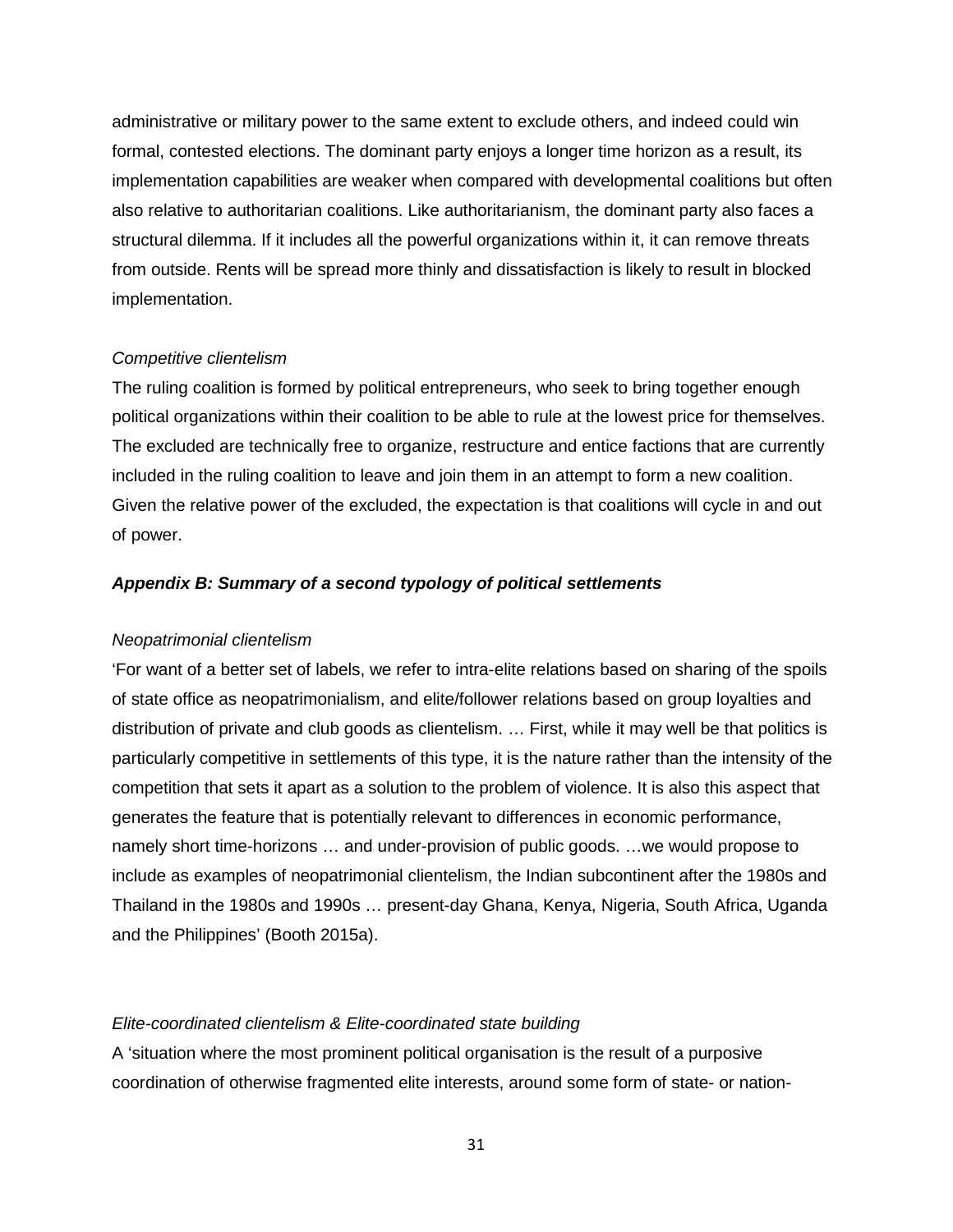building project. …The distinction to be made in the vertical dimension is between those cases of this elite coordination where the principal mode of legitimation and enforcement of the settlement with subaltern groups remains clientelistic (elite-coordinated clientelism) and those where the settlement is based on rule-enforcement and public goods provision (elitecoordinated state-building': eg Rwanda and Ethiopia?) (Booth 2015a).

#### *Neopatrimonial state-building*

'Here the elite does not achieve purposive coordination around a common project and cannot overcome its fragmentation. Instead, the settlement relies on a sharing out of the spoils of office among the fragments. However, this does not entail a mainly clientelistic approach to ruling the country and obtaining the adherence of non-elites. Rather, there are serious efforts to lay down and enforce rules that are generally applicable and to provide public goods, including infrastructure investments and accessible services. … This type of settlement is not common. It calls for a distinct ability to impose a rule-based and service-oriented style of governance in a context where intra-elite relations are all about allocating rents, patronage-style. … this type is illustrated best on the African continent by Malawi, Kenya and Côte d'Ivoire under their first post-independence leaders, Kamuzu Banda, Jomo Kenyatta and Houphouët-Boigny. All three were authoritarian in style but what is salient is the way they used their personal dominance both to build a stable, ethnically inclusive, patronage system at the apex of the polity while also protecting the civil service and the management of public agencies from the corrosive effects usually associated with neopatrimonial rule' (Booth 2015a).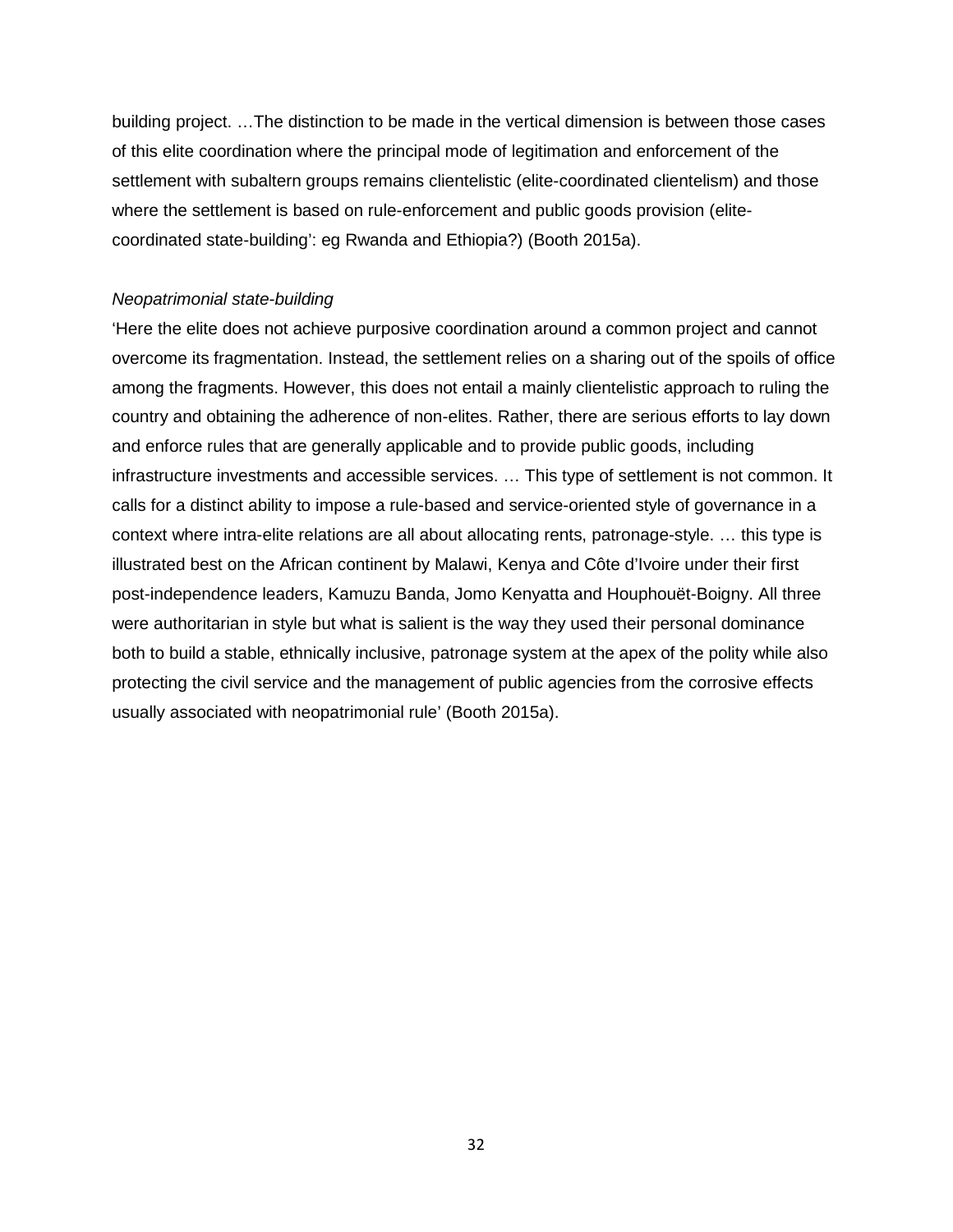## <span id="page-33-0"></span>**References**

Actionaid (2009). 'Five out of ten? Assessing progress towards the AU's 10% budget target for agriculture.'

http://www.actionaid.org/sites/files/actionaid/assessing\_progress\_towards\_the\_aus\_10per cent\_budget\_target\_for\_agriculture\_june\_2010.pdf

- African Economic Outlook 2014, Table 2 Real GDP Growth Rates, 2004-14 'http://www.africaneconomicoutlook.org/statistics/table-2-real-gdp-growth-rates-2003- 2013/
- African Development Bank (2012) 'Youth Employment in Africa: A Background Paper for the 2012 African Economic Outlook.' Tunis: African Development Bank.
- African Development Bank (2013) 'Recognizing Africa's Informal Sector.' http://www.afdb.org/en/blogs/afdb-championing-inclusive-growth-acrossafrica/post/recognizing-africas-informal-sector-11645/
- African Economic Outlook (2012) Special theme: promoting youth employment. African Development Bank Group
- African Growth Initiative (2013) 'Top Priorities for the Continent in 2013.' *Foresight Africa*. January. The Brookings Institution.
	- http://www.brookings.edu/research/reports/2013/01/~/media/103D2A7A566648CAA69984 69292E891C.ashx
- AU (2011) Accelerating youth empowerment for sustainable development road map towards the implementation of the African Youth Charter
- Bates, Robert, 1981. Markets and states in tropical Africa: The political basis of agricultural policies. Berkeley: University of California Press.
- Berhanu, K. (2012) 'The Political Economy of Agricultural Extension in Ethiopia: Economic Growth and Political Control.' FAC Political Economy of Agriculture Policy in Africa (PEAPA). Future Agricultures Working Paper. May.
- Booth, D. & Golooba-Mutebi, F. (2014) How the international system hinders the consolidation of developmental regimes in Africa. Developmental Regimes in Africa Working Paper No. 4
- Booth David, 2015, 'Political Settlements and Developmental Regimes: Issues from Comparative Research', A paper for the Roundtable Seminar The Ethiopian developmental state and political settlement, Hosted by the Ethiopian International Institute for Peace and Development and the Royal Netherlands Embassy in Ethiopia, Hilton Hotel Addis Ababa, 25-26 February 2015
- Booth, David, 2015a, 'Ethiopia in Asian Perspective: Towards a Typology of Political Settlements', A paper for the Roundtable Seminar The Ethiopian developmental state and political settlement, Hosted by the Ethiopian International Institute for Peace and Development and the Royal Netherlands Embassy in Ethiopia, Hilton Hotel Addis Ababa, 25-26 February 2015
- Buur, L, Tember, C.M & Baloi, O (2012) 'The White Gold: The role of government and state in rehabilitating the sugar industry in Mozambique' *Journal of Development Studies* 48(3): 349-362
- Buur, L. and Whitfield, L. (2011) Engaging in productive sector development: Comparisons between Mozambique and Ghana, *DIIS Working Paper* 2011(22): 1-35.
- Chisinga, B. (2012) The political economy of agriculture policy process in Malawi: A case study of the fertilizer subsidy programme. Working Paper 039 Future Agricultures.
- Dercon, S. & Gollin, D. (2014) 'Agriculture in African Development: A Review of Theories and Strategies.' CSAE Working Paper WPS/2014-22 March.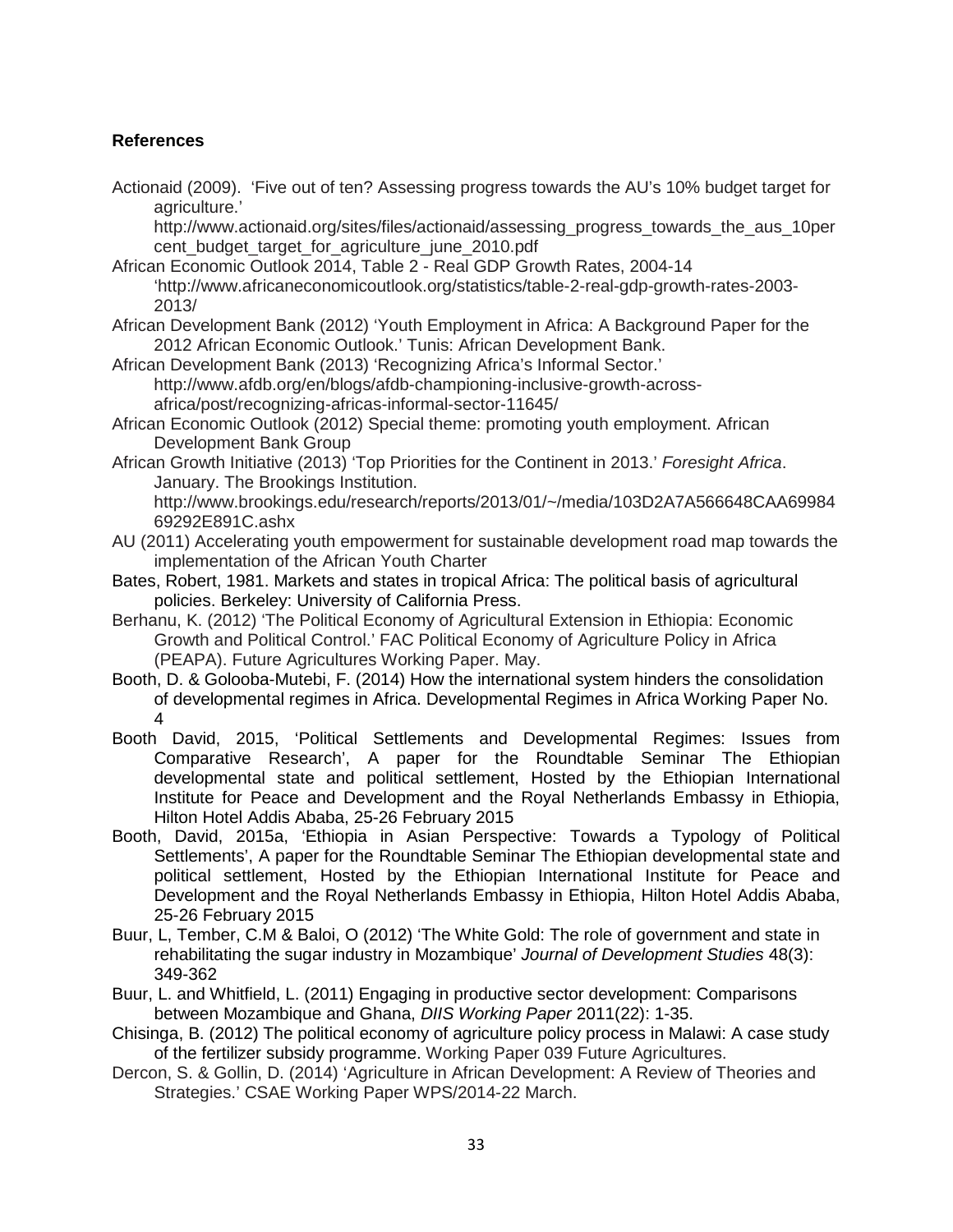Gray, H. & Whitfield, L. (2014) 'Reframing African Political Economy: Clientelism, Rents and Accumulation as Drivers of Capitalist Transformation.' LSE Working Papers, 159.

- Eboh, E.C. (2011) 'Agricultural Economics of Nigeria: Paradoxes and Crossroads of Multinational Nature.' 28th Inaugural Lecture, University of Nigeria.
- Fan, S., Omilola, B. and Lambert, M. (2009). 'Public Spending for Agriculture in Africa: Trends and Composition.' April. ReSAKSS Working Paper No. 28, pp. 1-20.
- Henley, D. (2013) Sources of developmental ambition in Southeast Asia: political interests and collective assumptions. Working paper 02. London: Developmental Regimes in Africa **Project**
- IPC-IG (2013) 'After All, What is Inclusive Growth?' *IPC-IG One Paper* No. 188
- Laws, E. (2012). 'Political Settlements, Elite Pacts, and Government of National Unity. Background Paper 10. Birmingham: Developmental Leadership Program
- Mkandawire, T. (2013) 'Neopatrimonialism and the Political Economy of Economic Performance in Africa: Critical Reflections.' Institute for Futures Studies, Working Paper 2013:1.
- Kelsall, T. (2013) Business, Politics, and The State in Africa: Challenging the orthodoxies on growth and transformation
- Khan, M.H. (2010) 'Political Settlements and the Governance of Growth-Enhancing Institutions.' LSE, July.
- Khan, M.H. (2010) Political Settlements and the Governance of Growth-enhancing institutions. London: Economic Department, School of Oriental and African Studies, University of London
- Khan, M.H. (2012) 'The political economy of inclusive growth' In: de Mello, et al (eds) *Promoting inclusive growth: challenges and policies*, Paris: OECD Publishing 2012. pp 15-54
- Khan, Mushtaq Husain & Gray Hazel, nd., 'State weakness in developing countries and strategies of institutional reform – Operational Implications for Anti-Corruption Policy and A case-study of Tanzania.'
- Kjaer, A.M., Katusiimeh, M., Mwebaze, T., and Muhumuza, F. (2012). When do ruling elites support productive sectors? Explaining policy initiatives in the fisheries and dairy sectors in Uganda. DIIS Working Paper
- McKinsey Global Institute (2012). Africa at work: Job creation and inclusive growth. Mckinsey Global Institute
- North, D. C., J. J. Walliss and B. R. Weingest (2009). *Violence and Social Orders: A Conceptual Framework for Interpreting Recorded Human History*. Cambridge, UK: Cambridge University Press.
- Pitcher, Anne, Mary H. Moran, & Michael Johnston, 2009, 'Rethinking Patrimonialism and Neopatrimonialism in Africa', African Studies Review, 52, 1. April.
- Poulton, C & Kuruti, K. (2013) The politics of revitalising agriculture in Kenya. Working paper 59. Future Agricultures/PEAPA
- Poulton, C (2012). Democratisation and the political economy of agriculture policy in Africa. Working Paper 043 Future Agricultures
- Ranieri, R. & Ramos, R.A. (2013). 'Inclusive Growth: Building up a concept' *IPC-IG Working Paper* No. 104
- Rosario de, M. Domingos (2012). From Negligence to populism: an analysis of Mozambique agricultural political economy Working Paper 034 Future Agricultures
- Tania Li, M. (2011) 'Centering Labour in the Land Grab Debate.' *Journal of Peasant Studies*  38(2): 281-298.
- UN (2013). A new global partnership: Eradicate poverty and transform economies through sustainable development. The report of the high-level panel of eminent persons on the post-2015 development agenda. New York
- van Donge, J.K, Henley, D. Lewis, P. (2012) 'Tracking Development in Southeast Asia and sub-Saharan Africa: The primacy of policy' Development Policy Review 30(1):5-24